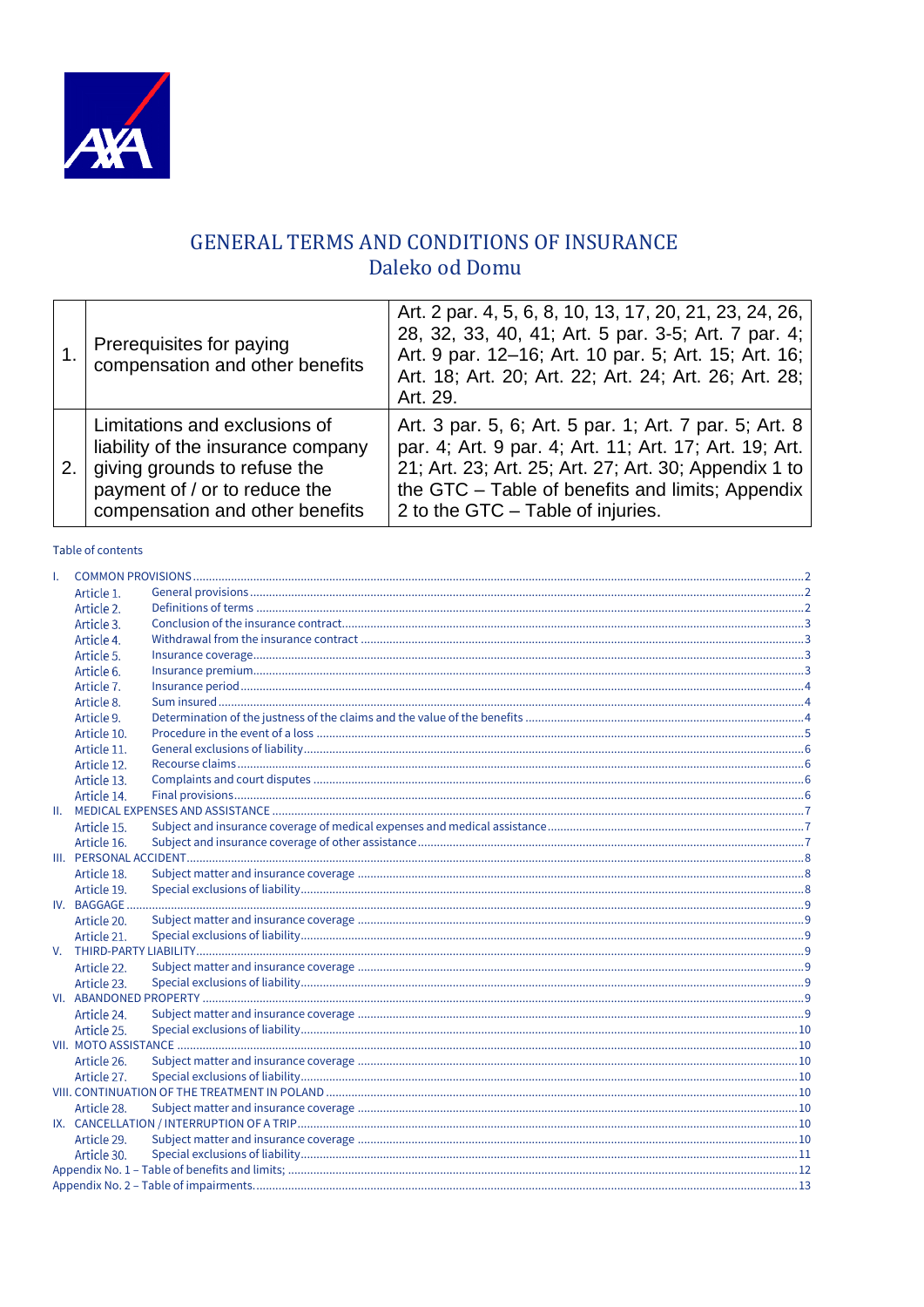### <span id="page-1-0"></span>**I. COMMON PROVISIONS**

#### Article 1. **General provisions**

- <span id="page-1-1"></span>1. These General Terms and Conditions of Insurance, hereinafter referred to as GTC, apply to insurance contracts concluded between Inter Partner Assistance S.A. with registered office in Brussels operating in Poland through Inter Partner Assistance S.A. Branch in Poland, comprising the AXA group, hereinafter referred to as Insurer, and the Policyholders.
- 2. The insurance contract may be concluded on someone else's behalf, in this case the provisions of these GTC apply accordingly to the person in behalf of which the insurance contract has been concluded.

#### Article 2. **Definitions of terms**

<span id="page-1-2"></span>The terms used in these GTC and other documents associated with the insurance contract will have the following meanings:

- 1. **Tourist agent** a tourist entrepreneur other than a Tourism organizer who, based on an agency agreement, sells or offers for sale tourist events created by the Tourism organizer.
- 2. **Agent** an authorized representative of the Insurer acting as an intermediary while signing insurance contracts.
- 3. **Terrorist act** ideologically motivated, planned and organized actions of individual persons or groups resulting in the violation of the existing legal order, undertaken in order to extort specific behaviors or services from state authorities and society.
- 4. **Amateur sport** activity of the Insured, the purpose of which is relaxation and entertainment, provided that they are carried out in designated places, on marked routes, paths and reservoirs, e.g.: aerobics, cycling, hockey, horse riding, ice skating, skiing / snowboarding, water scooters and snowmobiling, quads, canoeing and rafting to the degree of difficulty WW2, basketball, snorkeling, trekking without the use of specialized equipment and up to 3,500 meters above sea level, via ferrata of difficulty level A, windsurfing, sailing up to 12 nautical miles from the coast.
- 5. **Vehicle failure** is a random, unforeseen, improper functioning of the vehicle, due to internal reasons of mechanical, electrical, electronic or hydraulic origin causing its immobilization or which prevents driving in a safe manner or in accordance with the provisions in force in the country of the failure.
- 6. **Baggage -** personal items usually used during a Trip, owned by the Insured and which the Insured took on the Trip, or items which were purchased by the Insured in a documented manner during a Trip, including Electronic devices. Depending on the Package, the insurance may include Company equipment and Sports equipment.
- 7. **Assistance Call Center** organizational unit dealing, on behalf of the Insurer, with arranging and rendering assistance services to the Insured as specified in these GTC and in adjusting claims.
- 8. **Chronic disease** all disorders or deviations from the norms, in the health condition, which were diagnosed, treated or showed symptoms during the period of 24 months prior to the date on which the insurance contract was concluded.
- 9. **Insurance document** policy, certificate or other document issued by the Insurer or on its behalf as a confirmation of concluding an insurance contract based on these GTC.
- 10. **Electronic devices** items owned by the Insured: mobile phone, photographic equipment, cameras, computer equipment, home electronics, electronic games, home appliances.
- 11. **Hospitalization** hospital treatment associated with the need to stay in hospital for at least 24 hours.
- 12. **Tourist event** a combination of at least two different types of travel services (e.g. accommodation, transport, car rental) for the same Trip.
- 13. **Alcohol clause** under this clause the provisions of art. 11 par. 3 item 7 in relation to the medical expenses and assistance insurance as well as Personal accident - the Insurer is also liable if the Insured Event was related to the Insured remaining in a state of inebriation or after drinking alcohol.
- 14. **Natural disaster** destructive action of the forces of nature in the form of fire, lightning, wind, hailstorm, hurricane, flood, avalanches, landslides, volcano eruptions, earthquakes.
- 15. **Customer** Policyholder, Insured, beneficiary and person seeking insurance cover, being a natural person, legal person or entity not possessing a legal personality.
- 16. **Theft with burglary**  attempt to seize or seizure of an item belonging to the Insured by a third party by breaking-in, i.e. entering locked premises, by unlawfully breaking security devices or overcoming another security obstacle using force.
- 17. **Country of permanent residence** the country in which the Insured is currently covered by the general health insurance or the country in which the Insured resides with the intention of permanent residence.
- 18. **Places with extreme climatic conditions -** areas requiring the use of specialized safety or security equipment: desert, bush, tundra, taiga, jungle, ice areas and snow areas.
- 19. **Place of residence** a residential apartment or single-family home located the Country of permanent residence in which the Insured lives permanently.
- 20. **Sudden illness** sudden health disorder of the Insured, which, due to its nature, poses a direct threat to life or health of the Insured regardless of its will and requires immediate, necessary treatment.
- 21. **Personal Accident** unexpected and sudden event caused by external circumstances, in the consequence of which the Insured, irrespective of its will, suffered a health disorder, physical injury or died.
- 22. **Tourism organizer** an entrepreneur organizing a tourist event, entered into the relevant register and conducting business in accordance with the law specifying the provision of tourist services.
- 23. **Relative** person living in the same household with the Insured on the day the Insured event occurs, being for the Insured:
	- a) a spouse or life partner;
	- b) child, stepchild, adopted child or child adopted into custody;
	- c) parent, adopter, father-in-law, mother-in-law, stepfather, stepmother,
	- d) grandfather, grandmother, grandchild, sibling, son-in-law, daughterin-law.

With regard to Trip Cancellation insurance, a Relative means a spouse, children, parents, legal guardians, parents-in-law, siblings, grandparents, grandchildren and cohabiting couples who are not co-insured at the same time.

- 24. **Trip**  temporary change of the location includes travel to, stay outside of Poland or the Country of permanent residence and return to the Place of residence of the Insured.
- 25. **Manual labor** performance by the Insured for non-profit (e.g. practice, volunteering, training) or earning purposes (regardless of the legal basis of employment), which are based mainly on muscle strength and manual or practical skills (e.g. activities performed with the use of dangerous tools, work at heights, renovation and construction work, underground work, unloading in transport).
- 26. **Robbery** use of violence or a threat to use violence directly by a third party against the Insured to seize property belonging to the Insured.
- 27. **Complaint** Customer's address to the Insurer in which the Customer presents reservations to the services rendered by the Insurer.
- 28. **High risk sports** Competitive sports and participating in expeditions to Places with extreme climatic conditions; as well as sports disciplines, which require extraordinary skills, courage and action in high risk conditions and/or contain elements of acrobatics, in particular: downhill, disciplines related to air travel, freedive, go-carting, football, canoeing and rafting WW3-WW5, kite-surfing and all of its variants, mountain biking, archery (including half-marathon and ultramarathon), off-road skiing and snowboarding, diving with a breathing apparatus over 10 m (with instructor or required certificate), rugby, speleology, motor sports (except quads and scooters), martial arts and sports, trekking with the use of specialized equipment or at altitudes 3,500 meters above sea level, via ferrata of difficulty level B to E, combined events, climbing, sailing over 12 nautical miles from the coast.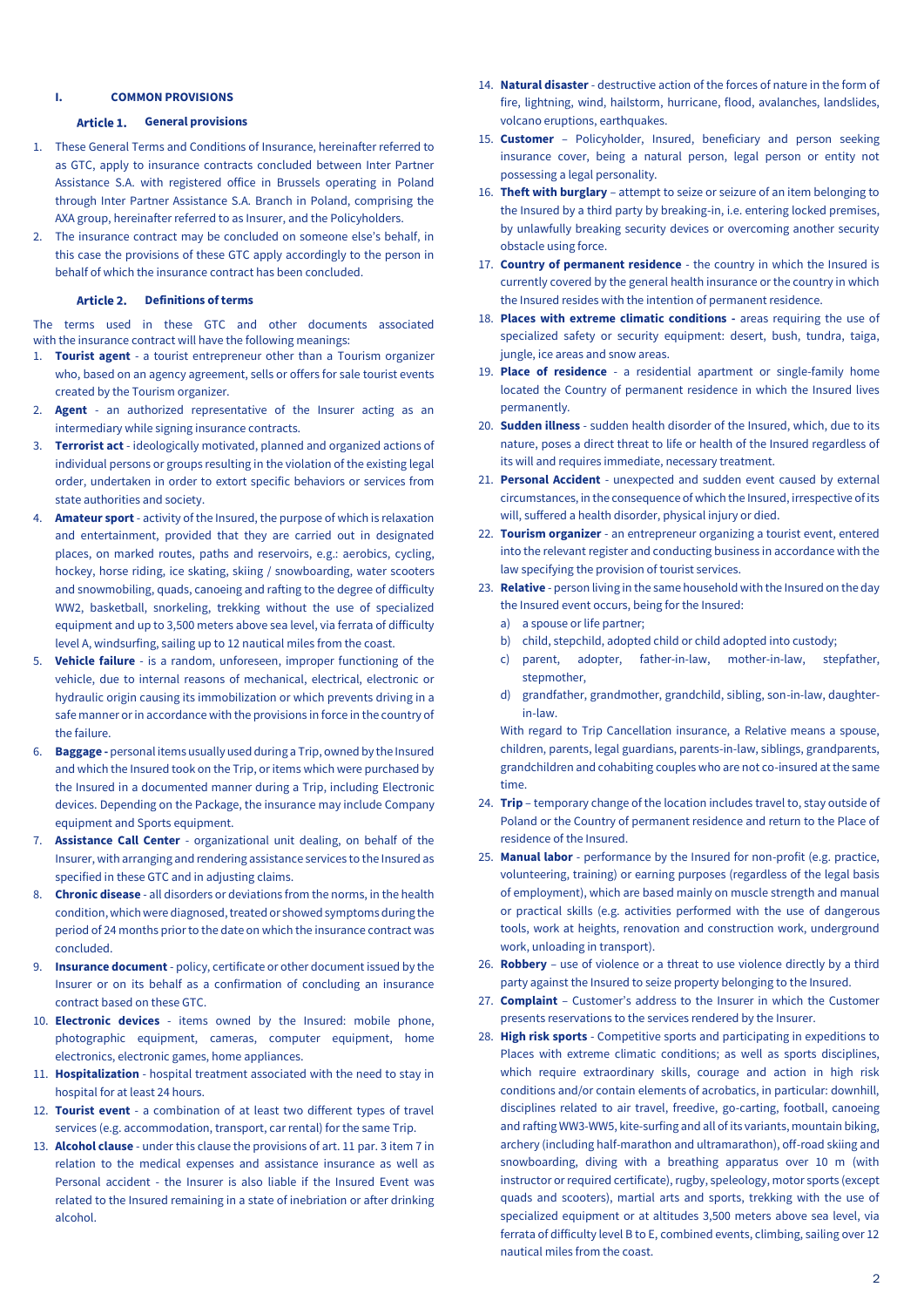- 29. **Rehabilitation equipment** the following equipment recommended by the attending physician in the medical documentation: crutches, cervical collar, corset, light plaster cast, sling, orthosis.
- 30. **Business equipment** electronic devices and advertising accessories, models, sales prototypes belonging to the Insured's employer or principal, entrusted to the Insured for the purpose of fulfilling the company's obligations.
- 31. **Sports equipment** equipment and devices used for sport purposes.
- 32. **Geographical zones** three geographical zones:
	- 1) **Europe** the geographical region of Europe including the countries of the Mediterranean basin, i.e. Cyprus, Egypt, Georgia, Israel, Lebanon, Libya, Malta, Monaco, Syria, Tunisia, Turkey, the Canary Islands and Russia (including its Asian part);
	- 2) **World without US and Canada** all countries of the world, excluding the U.S. and Canada;
	- 3) **World**  all countries of the world.
- 33. **Permanent health impairment -** permanent physical bodily injury or loss of health arisen as a result of a Personal accident, which causes an impairment of the body's functions and not promising any improvement.
- 34. **Policyholder** natural person, legal person or organizational unit not having legal personality, which concluded an insurance contract with the Insurer.
- 35. **Insured** natural person who is covered by the insurance contract.
- 36. **Beneficiary** person designated by the Insured, entitled to receive the benefit in case of the Insured's death. If the Beneficiary is not appointed, the benefits are due to the heirs of the Insured in the order and amount consistent with the rules of statutory succession.
- 37. **Service provider** entity possessing appropriate competencies and authorizations to provide specialized consultancy services to the Insured in relation to the occurrence of the Insured event, for instance, attorneyat-law, legal counsel, expert witness, assessor, translator/interpreter.
- 38. **Co-Insured** person traveling together with the Insured, whose data are contained in the same booking document or which is insured under the same policy.
- 39. **Competitive sports** regular and intense form of sport activity consisting of:
	- 1) participation in trainings, competitions or fitness camps in relation to belonging to a section or sports club,
	- 2) participation in competitions organized by any organization dealing with physical culture or a sports club, as well as preparations for them;
	- 3) practicing sports professionally for profit (in particular by instructors and sports coaches).
- 40. **COVID-19 illness -** a sudden disorder of the Insured's state of health which occurred as a result of infection with the SARS-CoV-2 virus (confirmed by a test performed in accordance with the doctor's recommendation after an examination of the Insured), which poses a direct threat to the Insured's life or health and requires the necessary immediate treatment.
- 41. **Insured event** event covered by the insurance contract which occurred during the Insurance Period, on the basis of which the Insurer's obligation to render an insurance benefit to the Insured or third party arises in accordance with the provisions of these GTC. Events caused by a single cause and covering all circumstances and their consequences, connected by a cause-and-effect relationship, time of occurrence or another direct factor, will be deemed to constitute a single Insured event.

#### Article 3. **Conclusion of the insurance contract**

- <span id="page-2-0"></span>1. The insurance contract is concluded at the request of the Policyholder.
- 2. In case of group insurance (where one insurance contract covers at least 2 persons) all persons on behalf of which a given insurance contract was concluded are covered by the same insurance coverage (same package) and the Sums insured and limits of indemnity apply to every Insured separately. It is possible to extend the coverage of individual Insureds in the case of extending insurance cover specified in Article 5 par. 4.
- 3. In case of concluding an insurance contract via the website, detailed information about the insurance contract conclusion process are

contained in the Regulations for concluding distance contracts, available a[t www.axa-assistance.pl,](http://www.axa-assistance.pl/) through which the insurance contract is signed.

- 4. If the Policyholder takes out insurance on behalf of a third party (Insured), he is obliged to give the Insured the GTC and to acquaint him/her with the tenor of the insurance contract and to inform the Insured about his/her rights and obligations.
- 5. The signing of the Trip Cancellation insurance is possible up to 14 calendar days from the date of booking a tourist event, airplane ticket or accommodation and paying at least a part of the due amount (advance payment), unless less than 30 days have been planned before the Trip then conclusion of the contract in the scope of cancellation is possible only on the same day in which the reservation was made and fees were paid.
- 6. The insurance contract is deemed to be signed when the Policyholder receives the Insurance Document, provided that the insurance premium is paid.
- <span id="page-2-1"></span>7. The tenor of the legal relationship under the insurance contract ensues jointly from these GTC and the Insurance document.

#### Article 4. **Withdrawal from the insurance contract**

- 1. If the insurance contract is concluded remotely, the Policyholder, as a consumer, has the right to withdraw from the insurance contract whose Insurance Period is at least 30 days within 30 days from being informed about the conclusion of the contract.
- 2. If the insurance contract is concluded in another manner and the insurance contract is concluded for a Period longer than six months, the Policyholder has the right to withdraw from the insurance contract within 30 days, and if the Policyholder is an entrepreneur, within 7 days from the date on which the contract is concluded.
- 3. Exercise of the rights stipulated above in par. 1 and 2 does not release the Policyholder from the obligation to pay the premium for the period during which the Insurer provided insurance cover.

#### Article 5. **Insurance coverage**

- <span id="page-2-2"></span>1. The insurance covers Insureds in the Insurance Period during their Trip to the selected Geographical zone outside of Poland and the Country of permanent residence.
- 2. The coverage, the insurance package and its territorial range are indicated in the Insurance document.
- 3. The insurance coverage depending on the Package (in accordance with Appendix 1 - Table of benefits and limits) covers the following types of risks:
	- 1) Medical expenses and assistance,
	- 2) Personal Accident,
	- 3) Baggage,
	- 4) Third-party liability in private life,
	- 5) Abandoned property insurance.
- 4. Additionally, depending on the selected Package, the insurance contract may cover events related to:
	- 1) High risk sports,
	- 2) Manual labor,
	- 3) Insured remaining in the state of intoxication or after alcohol consumption (alcohol clause).
- 5. The insurance cover may be extended by the following additional clauses:
	- 1) Trip Cancellation / Interruption,
	- 2) Moto assistance,
	- 3) Continuation of treatment in Poland.

#### Article 6. **Insurance premium**

- <span id="page-2-3"></span>1. The Insurer specifies the insurance premium on the basis of the rates in effect on the day the insurance contract is concluded. The amount depends on the coverage and insurance package, the Insurance Period, the Geographical zone and the number of Insureds.
- 2. The insurance premium is expressed in Polish zlotys. Its value is indicated in the Insurance document.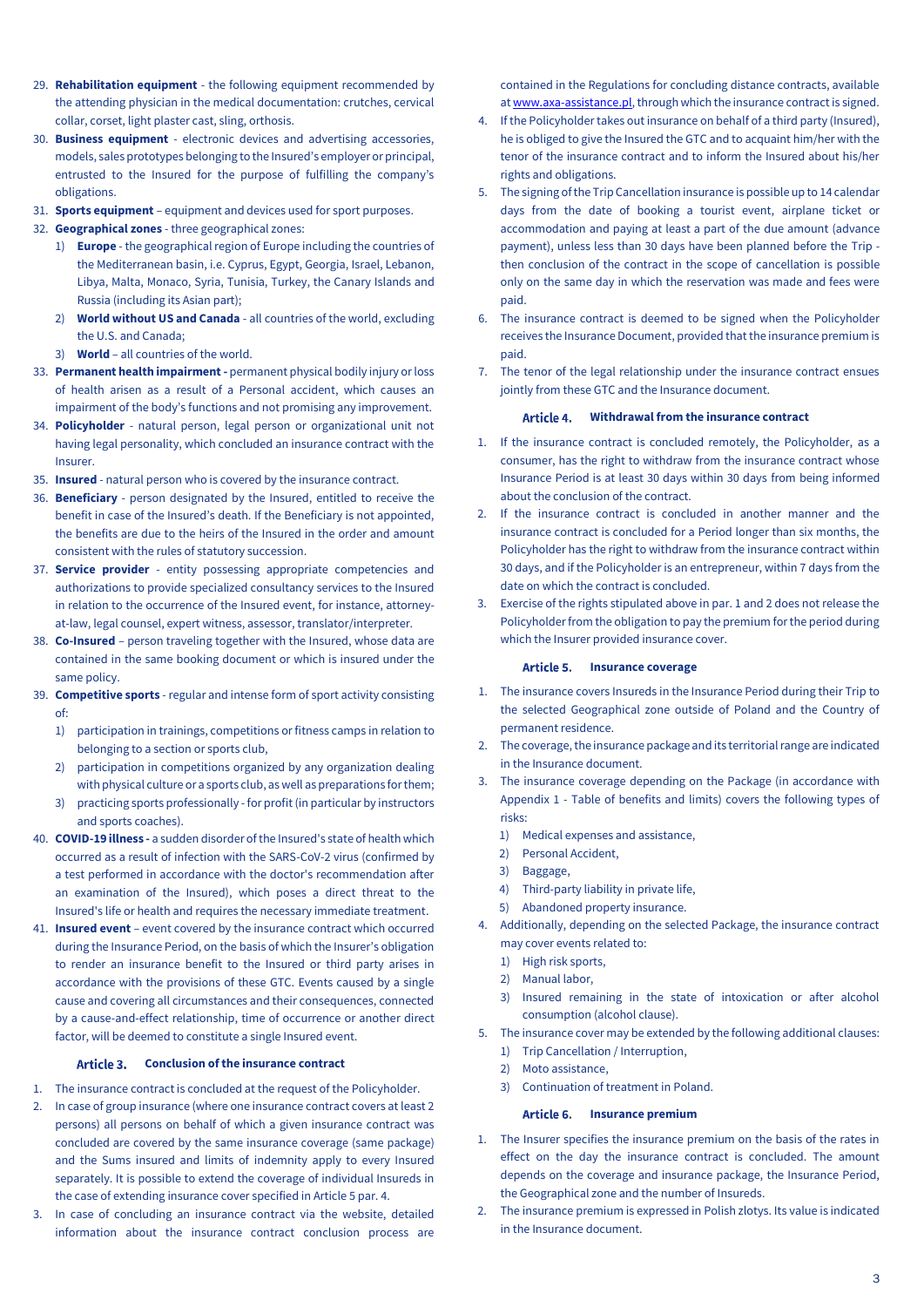- 3. The insurance premium is payable once for the entire Insurance Period or in monthly installments. Payment in installments is only possible for insurance contracts concluded for multiple Trips, indicated in Article 7 par. 2 item 2)
- 4. If the premium is paid in installments, failure to pay the next installment of the premium causes the Insurer's liability to cease, after unsuccessful summoning of the Policyholder to pay the overdue payment within 7 days from the date of receipt of the request.
- 5. The obligation to pay the premium encumbers the Policyholder.
- 6. The payment of the insurance premium takes place:
	- 1) upon crediting the account of the entity providing payment services to the Insurer with insurance premium, if the Insurer uses distance payments;
	- 2) upon handing over cash to the Agent, if the Policyholder pays the insurance premium in cash.

### Article 7. **Insurance period**

- <span id="page-3-0"></span>1. The insurance period is indicated in the Insurance Document and it is the period during which the Insurer grants insurance cover.
- 2. The insurance period is:
	- 1) minimum one day, and maximum one year for One-Off Trips;
	- 2) one year for multiple Trips, with the insurance cover being provided for the first 60 days of each Insured Trip made during the insurance period, regardless of their number.
- 3. The insurance cover starts only with respect to insurance contracts which have been successfully concluded (i.e. for which the insurance premium has been paid).
- 4. The insurance cover and the right to benefits under the insurance contract commence from the date indicated in the Insurance Document and ends at the end of the insurance period, subject to the fact that:
	- 1) for Medical Expenses and Transport, Baggage, Third-Party Liability, abandoned property and moto assistance - it starts when the Insured crosses the border of the Country of permanent residence upon exit and ends when the Insured crosses the border of his Country of permanent residence upon his return from the Trip;
	- 2) for Personal Accident, it starts not earlier than when the Insured leaves the Place of Residence with the immediate intention of starting the Trip, and ends when the Insured returns to the Place of Residence after the end of the Trip;
	- 3) for the Trip Cancellation prior to its commencement, it starts on the day after the date specified in the Insurance Document as the date of signing of the insurance contract, and ends at the start of the Tourist Event, plane take-off in the case of an airplane ticket or check-in case of accommodation;
	- 4) for the Trip Interruption, it starts with the beginning of the Trip and ends with the start of the last day of the Trip.
- 5. In a situation where the start of the Insurance Period falls on the same day on which the insurance contract is concluded, insurance cover starts after the lapse of four hours counting from the moment the insurance premium is paid. This rule does not apply if the insurance contract is being renewed, and the renewal takes place before the end of the Insurance Period ensuing from the previous insurance contract concluded in behalf of the given Insured with the Insurer.
- The Insurance Period, and thus insurance cover, is automatically extended by the time needed to return to the Place of residence, though not longer than 48 hours, in case of inability of the Insured to return from a Trip on the initially planned date, for the following reasons:
	- 1) Natural disaster and rescue conducted in relation to its occurrence;
	- 2) Breakdown of a means of transport in which the Insured planned to return;
	- 3) Cancellation of or delay in the departure of the means of return transport due to poor atmospheric conditions making the Trip unsafe;
	- 4) Terroristic act;
	- 5) Accident of the means of transport making it impossible to travel back on time;

In case of a prolongation of the Trip abroad for the aforementioned reasons, the Insured is obliged to immediately contact the Assistance Call Center to inform the Insurer about this fact.

- 7. The Insurer's liability expires:
	- 1) upon exhausting the sum insured for a given risk or limit for a benefit;
	- 2) on the day the Policyholder withdraws from the insurance contract;
	- 3) on the day of the Insured's death with regards to that Insured;
	- 4) on the last day of the insurance period;

#### <span id="page-3-1"></span>whatever happens first. Article 8. **Sum insured**

- 1. The amount constituting the upper limit of the Insurer's liability for losses sustained in the Insurance Period.
- 2. The sum insured for individual Packages, risks and benefits is indicated in the Table of Benefits and Limits, constituting Annex 1 to these GTC.
- 3. The sum insured and the limit are set for one and all Insured events for each Insured. Every benefit realized in relation to a given Insured Event reduces the sum insured and the limit.
- 4. In case of Trip Cancellation / Interruption insurance, the sum insured is the paid Tourist Event price specified in the contract, the price of tickets or accommodation, however, not more than PLN 45,000 for all Insureds together.

#### <span id="page-3-2"></span>**Determination of the justness of the claims and the value of the benefits**

- 1. Should the Insured event occur, the Insured is obligated to contact the Assistance Call Center without delay via available means of electronic communication or at the 24h number +48 22 575 97 28 and notify the Insurer about the event occurrence by providing true information about the occurrence and consequences of such event and all other insurance contracts pertaining to the same risks.
- 2. Determining the legitimacy of claims and the amount of benefits due is carried out on the basis of the complete documentation submitted by the Insured.
- 3. In the event of a claim for the provision of medical services under the insurance contract, the Insurer may request that medical documentation is delivered, further consents and statements are submitted, necessary to determine the Insurer's liability and benefits. In particular, the Insurer may request consent:
	- a) to provide access to information about the health state by the entity conducting the medical activity,
	- b) to obtain information from the National Health Fund,
	- c) to obtain information from other insurers.
- 4. In the case of medical expenses and assistance insurance, if the Insured incurred costs without contacting the Assistance Call Center, the Insurer may reimburse costs up to the amount of the costs incurred by the Assistance Call Center while arranging a given benefit.
- 5. At the request of the Insurer, if the documents indicated in these GTC prove to be insufficient, the Insured will be required to submit other documents necessary to determine the legitimacy of the claims and the benefit.
- 6. In the event of the Insured's death, the Beneficiary is obliged to submit a summary death certificate of the Insured and the set of documents provided for in these GTC for a given Insured Event.
- 7. The Insurer will pay the benefit within 30 days from the day on which the occurrence of the Insured event is reported.
- 8. If it is impossible to clarify the circumstances necessary to determine the Insurer's liability or the value of the benefit within the above deadline, the benefit will be paid within 14 days from the day on which, taking all due care, it became possible to clarify those circumstances, with a reservation that the indisputable part of the benefit will be paid by the Insurer within the deadline stipulated in par. 6 of this Article.
- 9. If the benefit is not due or is due at a different amount from the one specified in the claim, the Insurer will inform the claimant in writing, indicating the circumstances and legal basis justifying total or partial refusal to pay the benefit.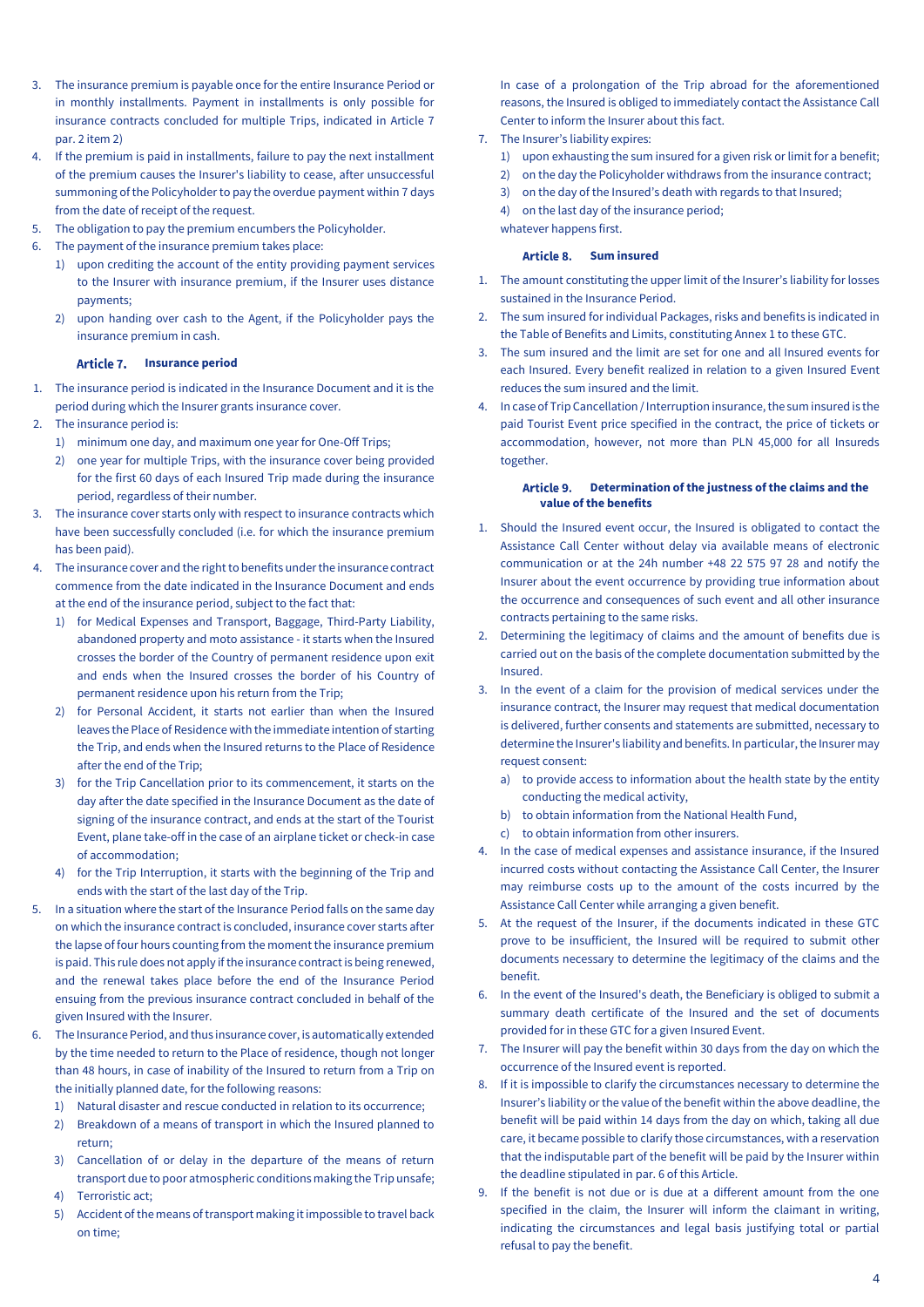- 10. The benefit is paid in Polish zlotys, with the exception of direct payments to foreign health care institutions or other foreign entities.
- 11. The conversion into Polish zlotys of expenses incurred in foreign currencies is made at the average NBP exchange rate binding on the day the benefit payment decision is issued.
- 12. In addition, the following provisions shall apply to define the amount of the benefit in case of the Personal Accident insurance:
	- 1) in order to determine the benefits in case of a Personal Accident it is necessary to establish the cause and effect relationship between the Personal Accident and the Permanent health impairment or death of the Insured.
	- 2) permanent health impairment is deemed to be only and exclusively those types of damage, which are listed in the Table of Injuries, constituting Annex 2 to these GTC;
	- 3) When determining the degree of a Permanent health impairment the type of work being performed by the Insured is not taken into account.
	- 4) The degree of Permanent health impairment is determined after the end of treatment, convalescence and rehabilitation procedures, however not later than 24 months after the Personal Accident;
	- 5) The certified degree of Permanent health impairment is expressed as a percentage and constitutes the basis for calculating the value of the benefit which corresponds to the percentage of the sum insured.
	- 6) In a situation where the Insured sustained more than one Permanent health impairment, the overall degree of the health impairments equals to the sum of all percentages determined in case of each impairment, however, the sum cannot exceed 100%.
	- 7) In situations where the Permanent health impairment consists in the loss of or damage to an organ or system whose functioning was impaired already before the Personal Accident, then the degree of the Permanent health impairment constitutes the difference between the percentage of impairment after the Personal Accident and the percentage of impairment before the Personal Accident.
	- 8) When the Insurer paid out the benefit in virtue of Permanent health impairment before the Insured's death, then the death benefit is reduced by the amount of the benefit previously paid.
- 13. In addition, the following provisions shall apply to define the amount of the benefit in case of baggage insurance:
	- 1) The value of the compensation is determined on the basis of the costs of repairing the baggage – if damaged, or on the basis of the value of the contents of the baggage – if lost, with a reservation that the value of the items is determined on the basis of proofs of purchase (bills, confirmations of payment) or by referring to a new item with identical properties, taking into account the level of wear and tear of the item lost.
	- 2) The extent of the loss is not affected by the sentimental, historical, collector's or scientific value of the given item.
	- 3) If stolen items are recovered, the Insured should notify the Insurer about this fact. If the Insurer has already paid the compensation for the recovered items, he is entitled to claim for the refund of an amount of compensation by the Insured or a claim for the assignment by the Insured of the ownership rights to the recovered items. If the compensation has not been paid yet, the Insurer pays the amount taking into account the fact of the Insured has recovered said items.
	- 4) The Insurer pays a benefit in the amount which is not recognized by a professional carrier or another entity responsible for the baggage the moment it got damaged or lost, up to a maximum amount equal to the Sum insured.
- 14. In addition, the following provisions shall apply to define the amount of the benefit in case of third-party liability insurance:
	- 1) In situations where the Insured is informed about preparatory proceedings being launched against him/her or about an action being brought to court against him/her, the Insured is obliged to immediately – not later than within 7 days – inform the Insurer about this fact, also if the Insured has previously informed the Insurer about the occurrence of an Insured event. At the same time, the Insured is obliged to provide the Insurer with all documents and information

related to the loss and necessary to determine liability under the third-party liability insurance;

- 2) Satisfaction or recognition by the Insured of a claim to remedy the insured loss has no legal effect against the Insurer if the Insurer has not expressed prior consent.
- 3) If the Insured recognizes the claim of the aggrieved party for compensation for the Loss and satisfied it, the Insured is obliged to allow the Insurer to perform activities necessary to determine the circumstances of occurrence of the Loss, the justness and the value of the claim.
- 15. Moreover, in order to determine the benefit in the event of Trip Interruption, unused travel services shall mean the unused portion of the benefits provided in the Trip booking agreement (in the case of a Tourist Event and accommodation booking - a certain percentage of the Trip price corresponding to unused Trip days, in the case of airline tickets reimbursement of the cost of unused tickets).
- 16. Moreover, to determine the amount of the loss suffered by the Insured in the abandoned property insurance, the following is taken into account:
	- 1) replacement value of the insured items in relation to their loss or damage,
	- 2) cost of repairing damaged insured items, taking into account the average market prices of services and materials applicable on the local market or the cost of repair on the basis of bills submitted by the Insured. The repair cost cannot exceed the value of the insured item.
- 17. If the Insured deliberately failed to fulfill his obligations under these GTC, the Insurer may reduce the benefit to the extent that failure to fulfill this obligation contributed to preventing the establishment of circumstances affecting the Insurer's liability.

#### Article 10. Procedure in the event of a loss

- <span id="page-4-0"></span>1. Duties of the Insured ensuing from the provisions of this Article also apply to the person filing a claim for the insurance benefit.
- 2. The Insured is obliged, as far as possible, to prevent the loss from increasing and to limit its consequences.
- 3. In case of an Insured Event, the Insured is obliged:
	- 1) to supply all available information necessary to determine the right to benefits, in particular: PESEL number or date of birth, first and last name of the Insured;
	- 2) to clearly explain the circumstances of the Insured Event, in particular, the date and place of its occurrence;
	- 3) to provide a phone number at which the Assistance Call Center may contact the Insured.
- 4. Moreover, the Insured is obliged:
	- 1) to follow the guidelines and interact effectively with the Assistance Call Center,
	- 2) to authorize, in the required form, the Assistance Call Center to seek information and opinions of doctors conducting treatment and other persons or institutions in matters related to the Insured Event in the scope resulting from the provisions of law,
	- 3) to collect all documents regarding the Insured Event necessary to establish the legitimacy of the claim,
	- 4) at the Insurer's request, to undergo a medical examination for the purpose of determining the degree of the Permanent health impairment. The costs of the aforementioned examination are borne by the Insurer.
- 5. The Insured will submit a claim to the Insurer within 7 days from returning to the Country of residence, containing a duly completed claim form and documents confirming the legitimacy of the claims.
- 6. Depending on the type of loss, the claim should contain:
	- 1) completed and signed loss report form,
	- 2) medical record which describes the type and nature of injuries or symptoms, containing a precise diagnosis and treatment prescribed;
	- 3) police report or protocol drawn up by another institution in case of events related to the intervention of the given authorities (including confirmation of Theft with burglary or Robbery with the identification of lost items, with information on their type and quantity and at least approximate value;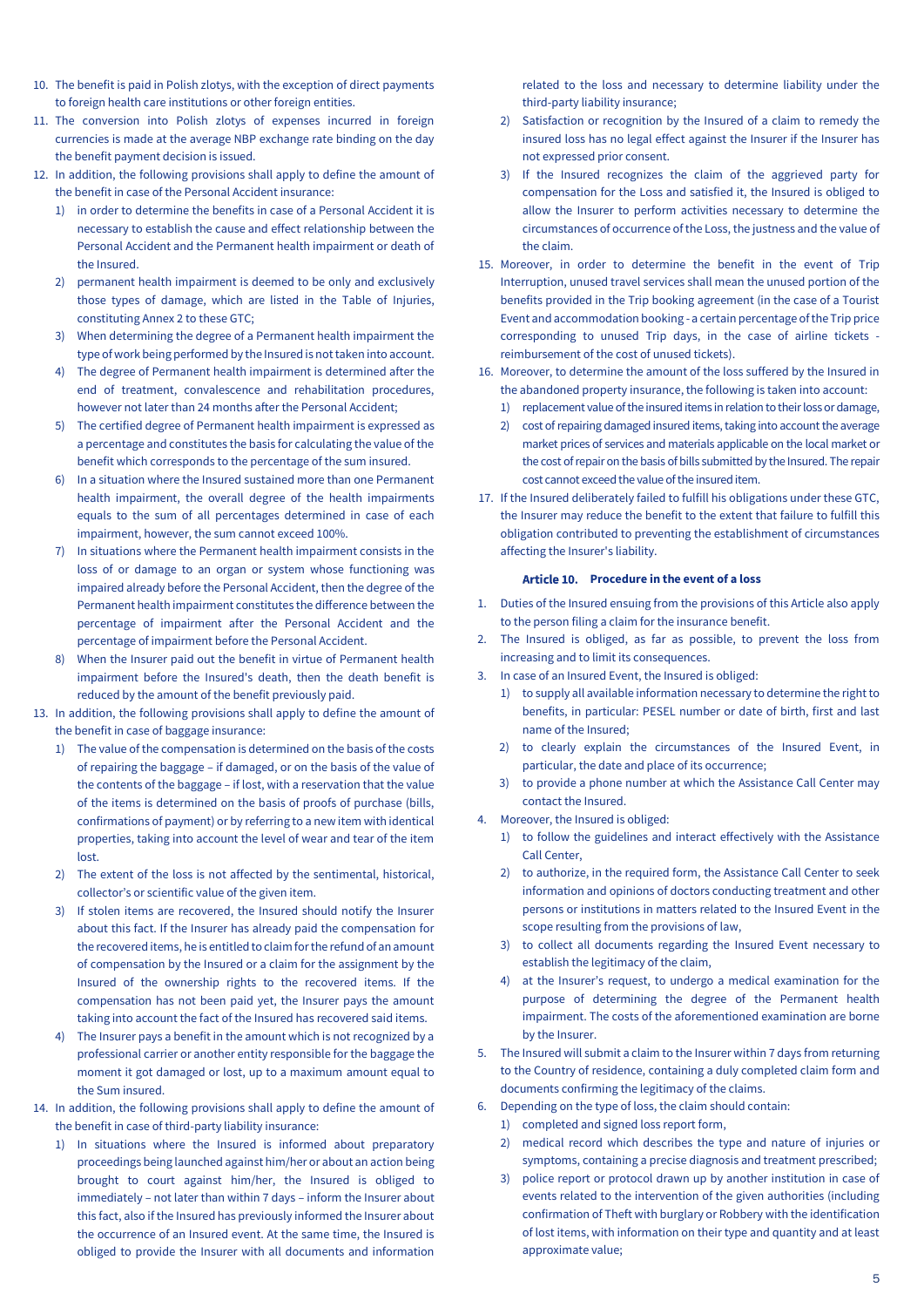- 4) receipts and proofs of their payment,
- 5) statements of victims or witnesses of the incident,
- 6) provide an acknowledgment of accepting the Baggage to the storage room or confirming its delay;
- 7) information from the carrier or other entity on the amount in which the claim of the Insured was recognized regarding the same subject matter.

#### **General exclusions of liability**

- <span id="page-5-0"></span>1. The Insurer is not liable if the Insured:
	- 1) is acting contrary to the instructions of the attending physician in so far that it has affected the occurrence or increased the injury;
	- 2) did not release the attending physician or other institution from the confidentiality obligation, if the Assistance Call Center informs of such a necessity in order to determine the Insurer's liability;
	- 3) remains in an area 6500 meters above sea level, in the Antarctic or Arctic.
- 2. The Insurer is not liable for events being a consequence of:
	- 1) intentional actions of the Insured or his/her co-habitant;
	- 2) gross negligence of the Insured, unless the payment of the benefit in these circumstances complies with the rules of equity;
- 3. The insurance does not cover cases in which the event occurred as a consequence of:
	- 1) hoodlum behavior, participation in fights or committal of a crime by the Insured or an attempt of the Insured to commit a crime;
	- 2) active participation of the Insured in mutinies, demonstrations, uprisings or unrests, public acts of violence, strikes or as a result of intervention or decision of public authorities;
	- 3) lack of appropriate valid authorizations to perform a given activity, for instance, driving license of a given category, license to dive without an instructor;
	- 4) failure to take preventive vaccinations required by the World Health Organization prior to taking a Trip to a given country;
	- 5) sexually transmitted diseases, AIDS, HIV;
	- 6) mental disorders;
	- 7) the Insured remaining in the state of intoxication or after drinking alcohol (subject to the alcohol clause regarding insurance for the costs of treatment and consequences of accidents),
	- 8) the Insured remaining under the influence of psychoactive substances;
	- 9) unless the cover has been extended in this regard:
	- a) practicing High Risk Sports;
	- b) performance of manual labor;
	- c) consequences of chronic diseases, with the exception of cover for the medical expenses and medical assistance insurance in packages Podróżnik and Zdobywca;
	- 10) practicing sports outside specially designated places;
	- 11) participation in animal hunting;
	- 12) participation in competitions or rallies as a driver, pilot or passenger of any motor vehicles, also during trial and test runs;
	- 13) performance of stunts:
	- 14) fulfilling the function of a soldier, policeman, member of other uniformed forces or another unit or security forces;
- 4. Moreover, the insurance does not cover cases where the event:
	- 1) took place as a result of a suicide, attempted suicide or as a result of intentional self-inflicted bodily injury, regardless of the state of sanity;
	- 2) occurred during a Trip commenced by the Insured after the Ministry of Foreign Affairs of the Republic of Poland published a highest degree warning against travels to a given country;
	- 3) was caused by chemical or biological contamination or a nuclear threat;
	- 4) was caused by epidemics (excluding the events specified in Article 2 paragraph 40 in connection with Article 15 paragraph 2, Article 29 paragraph 3a and specified in Article 16 paragraph 2 point 2 and Article 29 paragraph 3c of these GTC);
	- 5) occurred during the use of pyrotechnic materials.

<span id="page-5-1"></span>5. The Insurer will not refund the costs of telephone calls to the Insurer.

#### Article 12. Recourse claims

- 1. On the day the benefit is paid the claims against the third party liable for the loss are transferred to the Insurer, up to the amount of the benefit paid by the Insurer. In a situation where the Insurer covered only a part of the loss, the Insured has priority of satisfaction of claims before the Insurer's claims as regards the remaining part.
- 2. The Insured's claims referred to in par. 1 hereof against persons with whom the Insured lives in the same household or for which is responsible are not transferred to the Insurer, unless the perpetrator caused the loss intentionally.
- 3. The Insured is obliged to offer assistance to the Insurer in pursuing claims for compensation against persons responsible for the loss by providing the necessary information and documents and to make it possible to take actions necessary to pursue recourse claims.

#### Article 13. Complaints and court disputes

- <span id="page-5-2"></span>1. Complaints are filed:
- 1) in writing:
	- a) in person at the Insurer's registered office or the Agent's branch;
	- b) by post to the Insurer's address: Quality Department of Inter Partner Asisstance Polska Sp. z o.o. ul. Giełdowa 1; 01-211 Warszawa
- 2) electronically to the e-mail address: quality@axa-assistance.pl.
- 2. The Complaint should contain the following data:
	- 1) Customer's first and last name; company's name;
	- 2) the Customer's full correspondence address, or
	- 3) e-mail address to which the reply should be sent;
	- 4) indication of the insurance contract referred to in the Complaint;
	- 5) description of the problem being reported as well as the subject and circumstances justifying the Complaint;
	- 6) actions expected by the Customer;
	- 7) if the Customer expects that the reply be sent by electronic mail the Customer's request in this regard.
- 3. If in the process of considering the Complaint it is necessary to obtain additional information related to the notification, the Insurer will ask the Customer to provide such information,
- 4. The Insurer will reply without unnecessary delay, not later though than within 30 days of receiving the Complaint. To observe the deadline, it is sufficient to send the reply before the deadline is up.
- 5. In particularly complicated cases which make it impossible to consider the Complaint and to reply to it within the deadline referred to in par. 4, the Insurer:
	- 1) explains the reason for the delay;
	- 2) indicates the circumstances which must be clarified in order for the case to be examined;
	- 3) indicates the anticipated date by which the Complaint will be examined and a reply given.
- 6. The Insurer's reply will be sent to the postal address, unless the Customer asked that the reply be sent by electronic mail, in this case the reply will be sent electronically to the e-mail address.
- 7. The Customer may take legal action. The action for claim under the insurance contract may be brought before a competent court in accordance with the law on general jurisdiction or before a court having jurisdiction over the place of residence or registered office of the Policyholder, or the place of residence of the Insured, the person entitled or their heirs.
- 8. The Customer being a consumer may also ask a competent local District (Municipal) Consumer Ombudsman for assistance.
- 9. The Customer has the right to apply to the Financial Ombudsman to conduct a procedure aimed at settling a consumer dispute associated with the insurance contract out-of-court. More information about this subject is available on the Financial Ombudsman's website at https://rf.gov.pl/.

#### <span id="page-5-3"></span>**Article 14. Final provisions**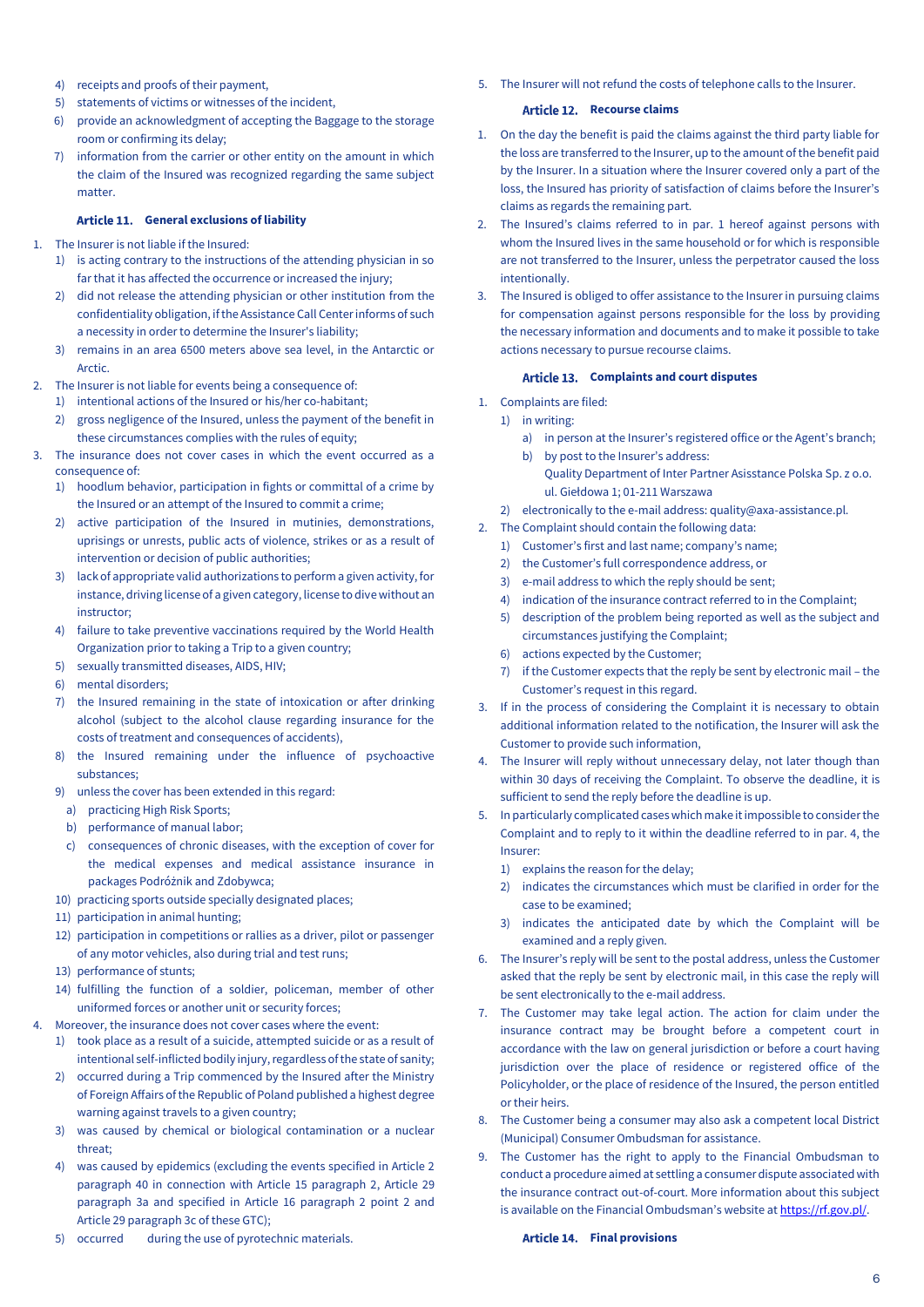- 1. All declarations, notifications and applications related to the insurance contract and submitted to the Insurer, excluding those which, on the basis of these GTC, are conveyed to the Assistance Call Center, should be submitted in writing under the pain of nullity. The documentation related to determining the liability of the insurer addressed to the Assistance Call Center and Complaints may be delivered via e-mail to the address likwidacja@axa-assistance.pl. At the request of the Assistance Call Center, in justified cases, the Insured is obliged to provide originals of documents previously sent by e-mail.
- 2. The Polish language applies in all contacts and correspondence with the Insurer. Foreign languages are allowed in case of medical records, however, the Insurer may demand that the documentation be translated by a sworn translator into Polish.
- 3. In case of insurance contracts to which these GTC apply are governed by the Polish law.
- 4. Assistance to the Insured in relation to the Insured event is provided in accordance with the laws of the country in which it is provided or as part of international laws.

#### <span id="page-6-1"></span><span id="page-6-0"></span>**II. MEDICAL EXPENSES AND ASSISTANCE**

### **Subject and insurance coverage of medical expenses and medical assistance**

- 1. The insurance covers medically required and documented expenses and related assistance costs of the Insured, who had to undergo treatment in relation to the Insured Event.
- 2. An Insured Event in the case of medical expenses and assistance insurance is a Sudden illness, COVID-19 illness or Personal Accident of the Insured, which occurred in the Insurance Period during a Trip, and which requires necessary and immediate treatment abroad, aimed at stabilizing the Insured's health to such an extent so that he or she can continue the journey or return to the country of permanent residence and possibly continue treatment.
- 3. Medical expenses and medical assistance shall mean expenses incurred to cover:
	- 1) **examinations** necessary to make a diagnosis and to commence treatment;
	- 2) **medical consultations** necessary in view of Insured's health;
	- 3) **hospitalization** while providing standard medical care and related medical costs (including costs of surgery, anesthesia, medicines, hospital food);
	- 4) **medical supplies** medicines, dressings, auxiliary and orthopedic devices prescribed by a doctor;
	- 5) **dental services** for acute dental pain conditions treated with extraction or using a primary filling (including X-ray). The sub-limit of the sum insured for this benefit indicated in the Benefits and Limits Table applies to all illnesses taking place in the Insurance Period. This limit does not apply to the costs of dental treatment associated with a Personal Accident;
	- 6) **transport of the Insured to / from a medical facility** (including doctor's visit to the Insured) from the place of the Insured Event, justified by the Insured's health condition and accepted by the Assistance Call Center;
	- 7) **transport between facilities** from one medical facility to another, if required by the Insured's health condition;
	- 8) **rescue** intervention of an ambulance or helicopter transfer from the place of an Insured Event to the nearest appropriate medical facility, if required by the Insured's health condition;
	- 9) **transport to the Country of permanent residence** repatriation of the Insured by means of transport adapted to his health condition, if for health reasons it was impossible to use the originally planned means of transport (the decision is made by the Assistance Call Center Doctor in consultation with the Insured and a doctor in charge).
	- 10) **transport to the Place of residence** if, for health reasons, the Insured has limited mobility in relation to the Insured Event and upon his return to the Country of permanent residence, he requires transport to the Place of residence (the decision on the choice of means of

transport is made by the Assistance Call Center doctor in consultation with the Insured and the doctor in charge).

11) **extended stay of the Insured abroad**, if the originally planned period of the Trip expired, and the Insured in relation to the Insured Event could not make the return journey on the scheduled date and planned means of transport and at the same time does not require Hospitalization.

The Insurer covers the costs of accommodation and the costs of boarding of the Insured for a period necessary to organize transport (repatriation) compliant with the provisions of par. 3 item 9) of this Article;

12) **transport of the body and purchase of the Insured's transport coffin** to the place of burial in the country of permanent residence, if the Insured died during the Trip as a result of the Insured Event. The Assistance Call Center, in concert with a Relative, takes care of all formalities, chooses the method and means of transport and makes arrangements.

The Assistance Call Center may organize and cover the costs of cremation and transporting the urn with the Insured's ashes to the Country of permanent residence or of a burial of the Insured abroad, up to a maximum amount equal to the costs which the Assistance Call Center would have incurred organizing the transport of the body to Poland;

- 13) **transport and stay of a Relative called to assist an underage Insured** if, during the Trip abroad, the Insured must be hospitalized as a result of an Insured Event and is not accompanied by an adult. The Assistance Call Center, in consultation with the Insured, takes a decision regarding the organization and coverage of transport costs to the Insured's place of hospitalization and back (by train or bus, and when the travel time exceeds 12 hours - by economy class) and accommodation costs for one person indicated by the Insured. 14) **stay of a Relative called to the Insured** indicated by the Insured, if
- during a Foreign Trip the attending physician determines that the Insured must be hospitalized for more than 10 days as a result of an Insured Event or if the physician treating the Insured ascertains a lifethreatening condition.

The Assistance Call Center, in consultation with the Insured, takes a decision to arrange and cover transport costs to the Insured's place of hospitalization and back (by train or bus, and when the travel time exceeds 12 hours - by economy class) and accommodation costs for one person indicated by the Insured.

#### **Subject and insurance coverage of other assistance**

- <span id="page-6-2"></span>1. Additionally, depending on the insurance package chosen, Assistance includes assistance during a Trip.
- 2. The subject of Assistance insurance are services including:
	- 1) **Assistance Call Centre available 24/7;**
	- 2) **insurance against quarantine or isolation**  if during the Trip the Insured does not suffer from COVID-19 illness as defined (inter alia he/she does not require treatment) but is subjected to the necessity of quarantine or isolation in order to prevent the spread of the COVID-19 disease, on the basis of a named and documented decision of the local administrative authorities, he/she shall be entitled to the following benefits:
		- a) **extended stay of the Insured abroad** if the originally planned period of the Trip has expired and the Insured could not make the return trip at the planned time and by the planned means of transport. The Insurer shall cover the costs of the Insured's stay for the period necessary to organise transport (repatriation) in accordance with the provisions of article 16 section 2 point 2b;
	- b) **transport to the Country of permanent residence** if the Insured cannot use the originally planned means of transport, the Insurer shall organise and cover the costs of the Insured's return to the country of permanent residence. Transport shall be by train or by bus, and in situations when the expected time of arrival by the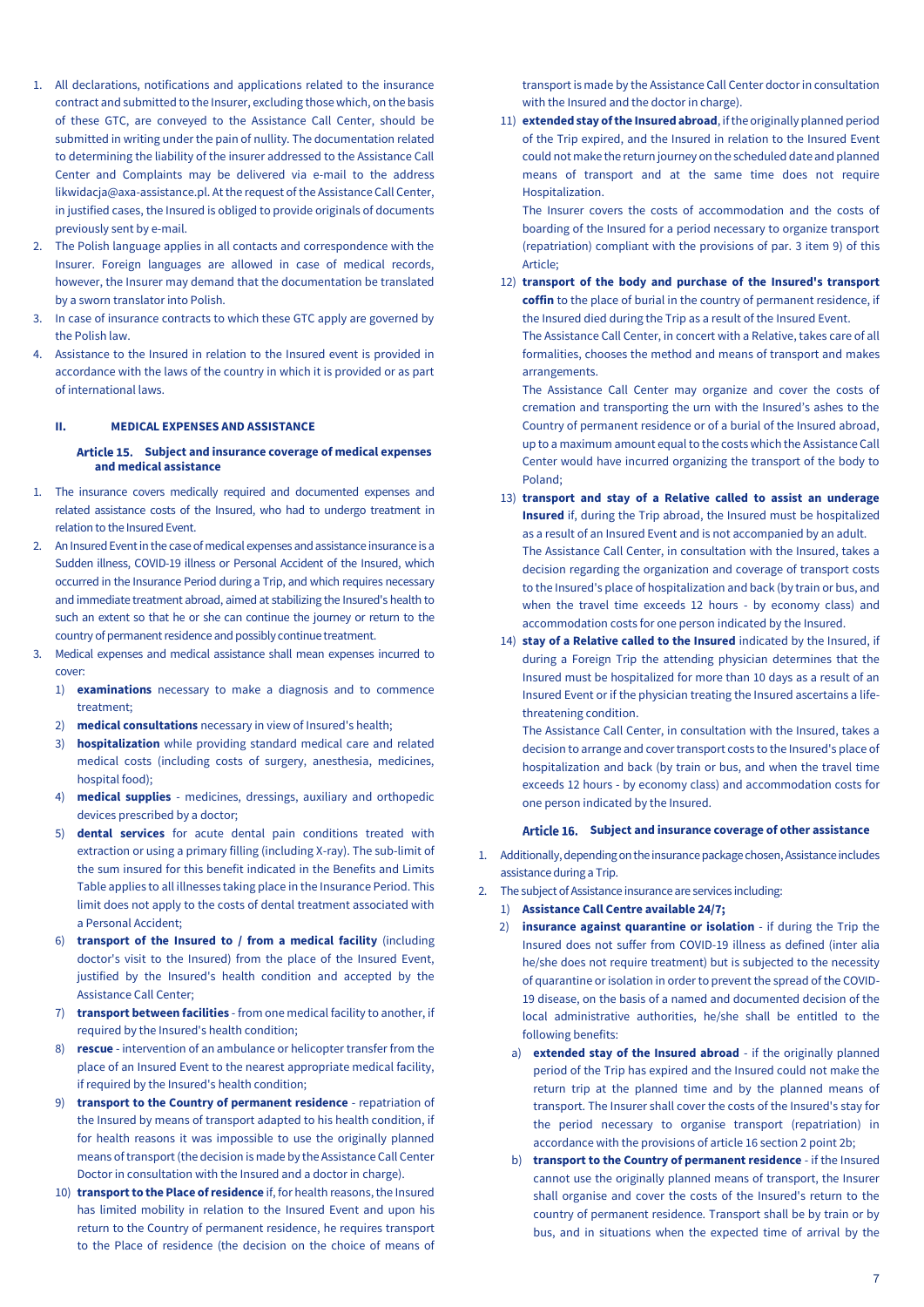above-mentioned means of transport would exceed 12 hours, the Insurer shall organise transport by plane in economy class.

- 3) **Baggage delay**  if during the Trip there is a delay in delivery of the Insured Baggage sent against a receipt, by at least 6 hours (counting from the moment the Insured landed at the destination airport), the Insurer pays the compensation to the Insured; the compensation is not payable if the delay occurs during the return journey - when returning to the Country of permanent residence and in the case of charter flights;
- 4) **flight delay or cancellation**  if during the Trip of the Insured a flight is delayed by at least 6 hours or - in the case of flight cancellation - the carrier has not organized an alternative transport option to be carried out within 6 hours from the originally planned (counting from the planned departure), the Insurer will pay compensation to the Insured; compensation is not payable if the delay occurs during the return journey - when returning to the Country of permanent residence and in the case of charter flights;
- 5) **hotline** operating 24/7 and providing information about:
	- a) current exchange rates;
	- b) diplomatic offices and consulates;
	- c) documents required to cross the border of the given country;
	- d) possible fees charged when crossing the border;
	- e) climatic conditions and weather forecasts in the target country;
	- f) general level of security in the destination country;
	- g) finding contact to ambulance services;
	- h) mandatory and recommended vaccinations and addresses of vaccination points;
	- i) epidemics;
	- j) foreign counterparts to Polish medications;
	- k) not recommended health care facilities;
	- l) specific types of health risks in the given area;
- 6) **telephone interpreting** in English, and possibly in other languages during police control, in contact with the medical facility personnel or when filling in documents;
- 7) **legal assistance** protection of legitimate (i.e. when there is a chance for the Insured to settle the case, it is not contrary to the principles of social coexistence and morality and its costs do not remain in gross disproportion to the intended purpose) of the Insured's legal interests in a situation where during a trip the Insured suffered personal injury or property loss and seeks damages or where during a trip he is accused of violating criminal law or the law of offenses. The insured is entitled to the following benefits:
	- a) legal advice and presentation of the scenario, followed by actions (covering the costs of the Service Provider's remuneration for analyzing or giving opinions on the Insured's legal situation);
	- b) translation of documents, preparation of an expert's or appraiser's opinion (covering the costs of the Service Provider);
	- c) taking actions in court proceedings before courts of all instances (covering the fees of the Service Provider for representation / legal representation of the Insured, costs of proceedings before common, administrative and arbitration tribunals and costs of proceedings awarded against the Insured to the other party or the Treasury).

Legal assistance insurance does not cover disputes between: the Policyholder or the Insurer and the Insured; between next of kin; between co-owners of property; when value of the dispute does not exceed € 100; related to the pursuit of commercial activities by the Insured; under the third-party liability of the Insured; regarding copyright and intellectual property; regarding family law; social security or public health system; resulting from games or plants; arising from contracts concluded before the start of the Trip;

- 8) **lifestyle assistance** organization of services related to the Trip, for which an insurance contract has been concluded, including:
	- a) organization of leisure activities at a place chosen by the Insured i.e. booking of a selected hotel, boarding house, trips organized by travel agents;
- b) booking, organization of purchase and delivery of tickets for cultural and sporting events to the indicated address (selected concert, performance, match, etc.);
- c) reservation of seats in business and conference centers selected by the Insured;
- d) Search for contact data to service providers indicated by the Insured, such as: tourist guides, carriers, interpreters/translators, etc.

The full cost of services being provided as part of Lifestyle assistance burdens the Insured.

9) **assistance to animals** - if the Insured travels with a dog or cat of which it is the owner and the animal suffers an accident outside the country of permanent residence and requires immediate assistance at the veterinary facility, the Insurer will cover the necessary medical costs.

#### **Special exclusions of liability**

- 1. Apart from the general exclusions indicated in Article 11, the medical expenses and transport insurance does not cover:
	- 1) treatment by a Relative,
	- 2) events associated with the Insured undergoing hospital treatment or operations for which there were indications prior to the start of the Trip, or associated with a trip for the purpose of obtaining a medical advice concerning an already existing health disorder of the Insured;
	- 3) stay and treatment in centers: social welfare, sanatorium and rehabilitation centers, and oncological hospices;
	- 4) medical aid given exclusively for aesthetic reasons, plastic surgeries, beautification treatments, as well as any aid required as a result of undergoing the above operations;
	- 5) situations where medical care is recommended and appropriate but does not have to be provided immediately and can be provided after returning to the Country of permanent residence;
	- 6) medical aid associated with follow-up examinations or preventive vaccinations;
	- 7) examinations (including laboratory and ultrasound tests) for the purpose of determining pregnancy, aborting a pregnancy, any complications associated with pregnancy complications after the 26<sup>th</sup> week of pregnancy and delivery;
	- 8) treatment of infertility or artificial insemination, as well as the related hormonal therapies;
	- 9) costs of medications purchased without the physician's written recommendations;
	- 10) treatments using methods not approved by common medical knowledge, treatments using unconventional methods;
	- 11) purchase or repair of corrective glasses, dentures (including dental), equipment for rehabilitation and hearing aids,

#### <span id="page-7-0"></span>**III. PERSONAL ACCIDENT**

#### Article 18. Subject matter and insurance coverage

- <span id="page-7-1"></span>1. The insurance covers consequences of the Insured's Accident, which occurred during the Trip in the insurance period (Insured Event).
- 2. The Insurer pays compensation associated with the Insured event in the form of:
	- 1) benefits in the event of permanent health damage, in the amount specified by the percentage of the Sum insured based on the Table of injuries;
	- 2) benefits in the event of death of the Insured, provided that it occurs within a period not longer than 12 months of the date of occurrence of the Personal Accident, in the amount equal to 100% of the Sum insured.

#### **Special exclusions of liability**

<span id="page-7-2"></span>1. Apart from the general exclusions stipulated in Article 11, Personal Accident insurance does not cover insured events which occurred as a result of: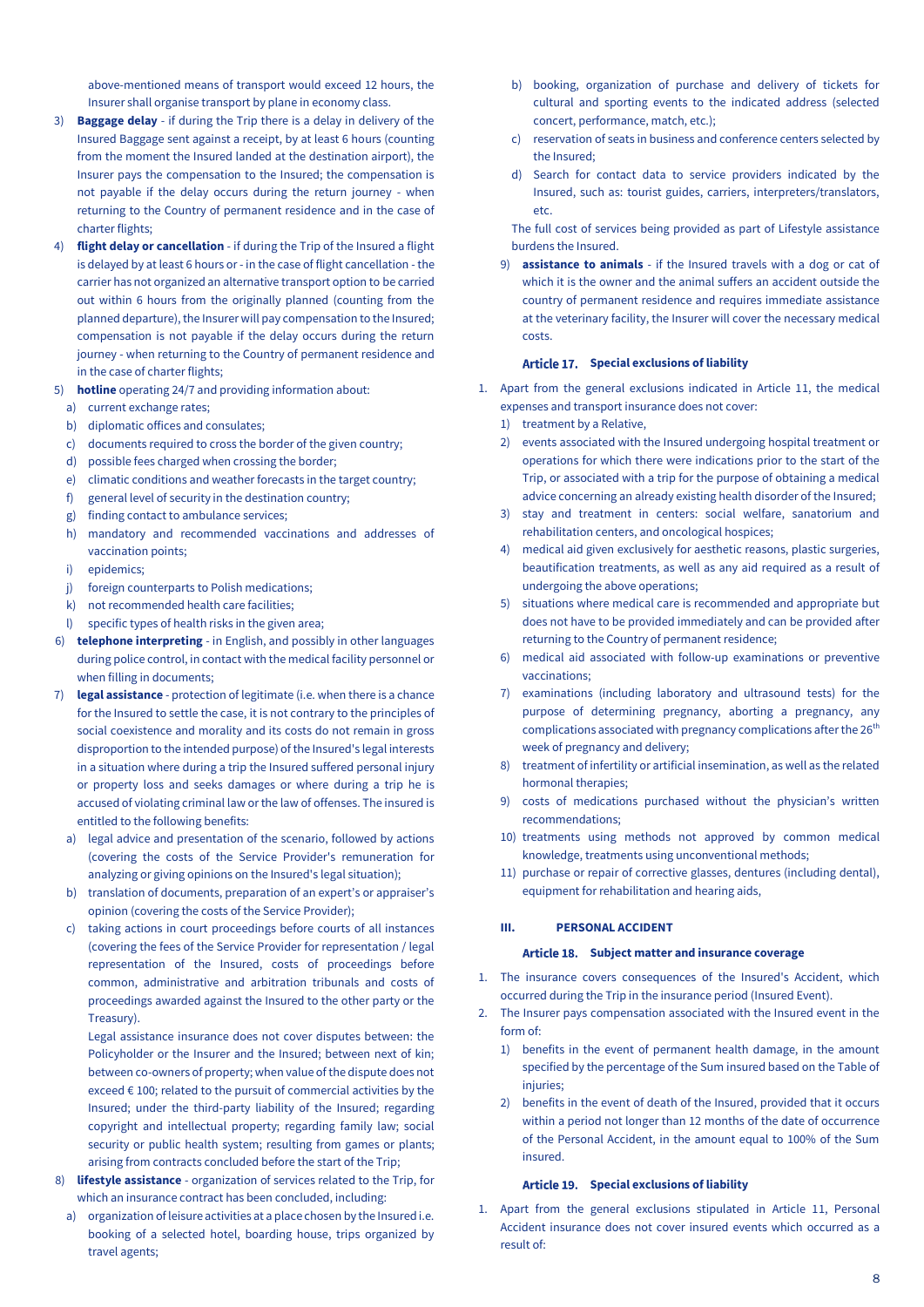- 1) natural disasters;
- 2) events associated with pregnancy or abortion;
- 3) fractures associated with an in-born bone frangibility, metabolic disorders or pathological sprains as well as a result of fatigue fractures and sprains resulting from in-born defects and disorders;
- 4) strokes and consequences of Personal Accidents caused by strokes;
- 5) motor disorders or spine injuries, including slipped disk, if it is a case of deterioration of the symptoms of an illness which already existed before the occurrence of a Personal Accident;
- 6) deterioration of the consequences of a Personal Accident due to deliberate or conscious failure of the Insured to see a Physician for the purpose of obtaining medical care or conscious failure to abide by the Physician's recommendations;

#### <span id="page-8-0"></span>**IV. BAGGAGE**

#### **Subject matter and insurance coverage**

- <span id="page-8-1"></span>1. The insurance covers Insured's Baggage during a Trip.
- 2. The insurance pre-condition is the observance of due care when securing Baggage, understood as:
	- 1) exercising direct supervision over the Baggage by the Insured;
	- 2) entrusting the Baggage against confirmation of receipt to a professional entity providing professional transport and storage services;
	- 3) leaving the Baggage in a room at the place of accommodation locked with a mechanical or electronic lock;
	- 4) leaving the Baggage in an individually used baggage space (locker at a train, bus station, airport) locked with a mechanical or electronic lock;
	- 5) leaving the Baggage in the trunk or luggage compartment of a car, trailer or boat, locked with a mechanical or electronic lock.
- 3. An Insured Event is damage or loss of Baggage during the insurance period due to:
	- 1) Natural disaster and rescue conducted in relation to its occurrence;
	- 2) Robbery or Theft with burglary (provided that it was Theft with burglary into locked premises or baggage compartments) reported to competent authorities;
	- 3) Sudden illness or Personal Accident of the Insured, in consequence of which the Insured was unable to look after the baggage. The Sudden illness or the Personal Accident must be confirmed by a medical report with a diagnosis and immediately reported to the Assistance Call Center.

### **Special exclusions of liability**

- <span id="page-8-2"></span>1. Apart from the general exclusions indicated in Article 11, Baggage insurance does not cover:
	- 1) losses in which only the Baggage containers (suitcases, trunks, backpacks, etc.) have been damaged.
	- 2) Theft with Burglary or Robbery from a tent, including cases where the tent was locked using a mechanical or electronic lock;
	- 3) means of transport, excluding wheelchairs, strollers and bicycles;
	- 4) eyeglasses, contact lenses, all types of medical, rehabilitation equipment, artificial limbs and medications;
	- 5) losses arisen as a result of self-ignition or leakage of liquids, fats, dyes or corrosive substances carried in the baggage;
	- 6) defects and malfunctions of electrical equipment resulting from operation or effects of electricity;
	- 7) confiscation, seizure of or damage to baggage caused by customs authorities or other state authorities;
	- 8) losses not reported to competent institutions (carrier, police) within 24 hours of detection of the loss, excluding situations where the health condition of the Insured objectively did not allow it to observe that deadline.
- 2. In addition, Baggage insurance does not include:
- 1) travel tickets and event tickets, cash, cheque books, payment cards, securities and prints of monetary value, keys, precious metals and items made from them, pearls and precious stones, watches;
- 2) collections and items having a collector's value, antiques, numismats, art items, items of cultural and historical value, manuscripts, musical instruments;
- 3) tobacco products and alcohol, intoxicants and psychotropic substances;
- 4) weapons and ammunition;
- 5) samples, exhibition items and items for sale, objects of copyright or industrial property rights;
- 6) plans and design projects, prototypes and image, sound and data media including their contents;
- 7) transported animals;
- 8) breakable items made of glass, porcelain, clay, marble;
- 9) Sports equipment appropriate for the category of High risk sports, unless insurance has been extended in this regard.

#### <span id="page-8-3"></span>**V. THIRD-PARTY LIABILITY**

#### **Subject matter and insurance coverage**

- <span id="page-8-4"></span>1. The insurance covers Insured's third-party liability in private life during his **Trin**
- 2. An insured event is the Insured's unlawful act resulting in a personal or material Loss caused to third parties during a Trip, to the repair of which the Insured is obliged under the laws of the country in which the event occurred.
- Losses caused by the Insured also mean Losses caused by persons or animals for which the Insured was responsible during the occurrence of the Insured event.

#### **Special exclusions of liability**

- <span id="page-8-5"></span>1. Apart from the general exclusions indicated in Article 11, third party liability does not cover:
	- 1) Losses caused by the Insured to a Relative, person living in the same household at the moment of occurrence of the Insured event, Co-Insureds and animals for which the Insured was responsible;
	- 2) Financial penalties, tickets, fines, levies or administrative penalties imposed on the Insured on the basis of the penal law or penal fiscal law;
	- 3) Losses caused by using, possessing or driving motorized or nonmotorized vehicles, watercrafts or aircrafts including hang-gliders by the Insured, excluding child bicycles and strollers and inflatable boats;
	- 4) Damage to movable property belonging to another person that has been loaned or rented to the Insured;
	- 5) Losses caused to another person by infecting people, animals or plants with a contagious disease or by spreading an infection;
	- 6) Losses caused by the use of firearms;
	- 7) Losses caused in relation to pursuing business activity, profession or another paid work;
	- 8) Losses associated with the breach of copyrights, intellectual property rights, patents, trademarks;
	- 9) Damage to documents, files, plans, archives, stamp collections, numismatic collections, IT databases regardless of the type of medium, works of art;
	- 10) Losses smaller than or equal to the equivalent of PLN 750.00.

#### <span id="page-8-6"></span>**VI. ABANDONED PROPERTY**

#### **Subject matter and insurance coverage**

<span id="page-8-7"></span>1. The insurance covers property: the internal building elements ofthe Insured's place of residence and movable property constituting its equipment and used for its use or meeting Insured's needs, including the Electronic Devices, from which the Insured departed and in which a third person does not reside during the Trip of the Insured.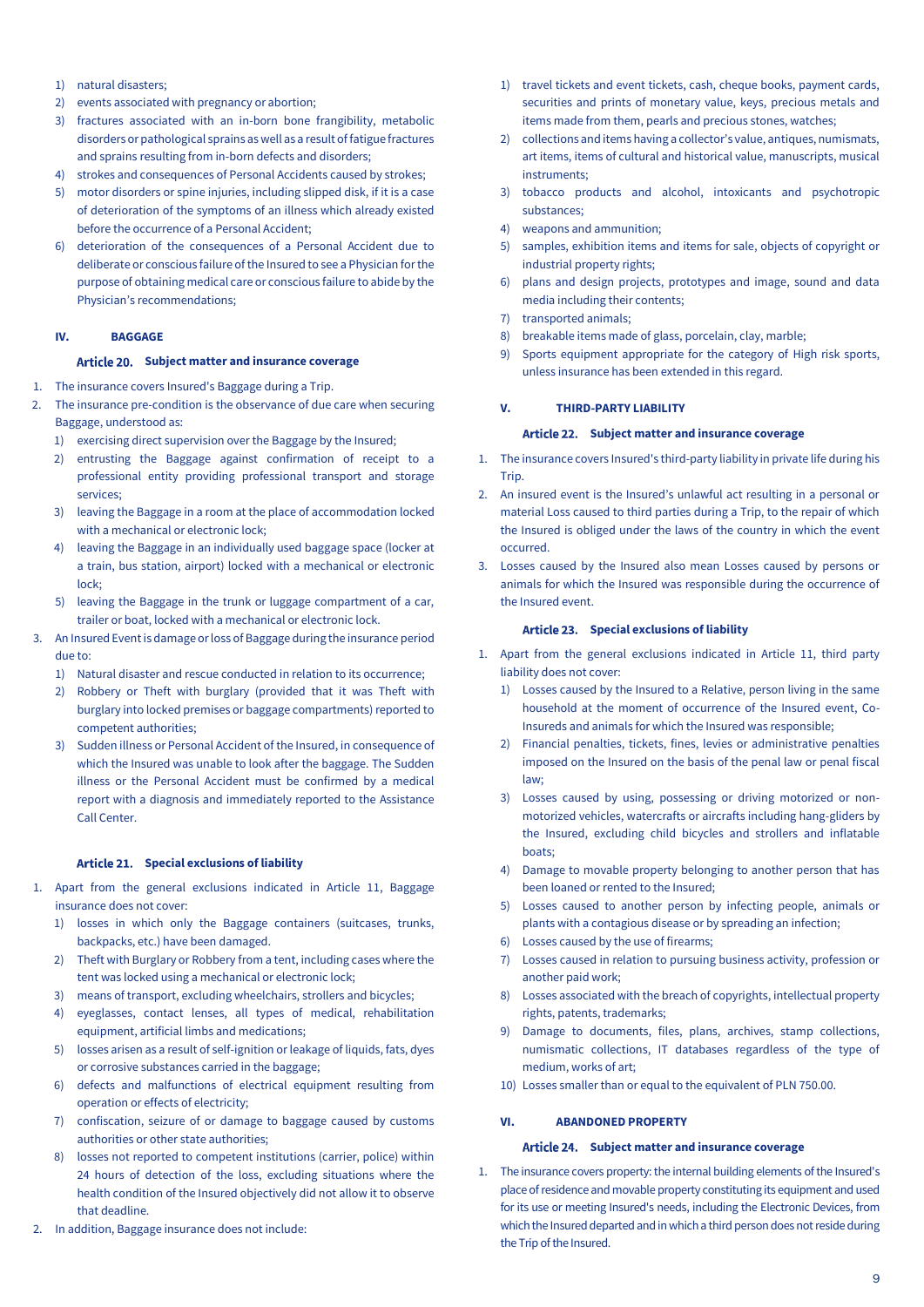<span id="page-9-0"></span>2. The Insured Event is Theft with burglary or resulting damage of movable or internal building elements of the Insured's Place of Residence.

#### **Special exclusions of liability**

- **1.** Apart from the general exclusions indicated in Article 11 of the GTC, the abandoned property insurance does not include:
	- a) cash;
	- b) damage to uninhabited premises belonging to the place of residence;
	- c) compensation for lost profits, penalties, financial losses related to the inability to use the insured item, costs of legal representation;
	- d) plants and animals;
	- e) collections and items having a collector's value, antiques, numismats, art items, items of cultural and historical value, manuscripts, musical instruments;
	- f) objects which belong to third parties left at the Insured's Place of residence;
	- g) motor and non-motor vehicles and their accessories, parts and components;
	- h) the value of copyright and industrial property rights, plans, designs;
	- i) situations if the Insured does not have documents on the basis of which it would be possible to identify the insured item and its value before the Insured Event (expert opinion, proof of inheritance, proof of purchase);
	- j) actions caused by a person who, with the consent of the Insured, during his/her absence, uses his/her Place of Residence.

### <span id="page-9-1"></span>**VII. MOTO ASSISTANCE**

#### Article 26. Subject matter and insurance coverage

- <span id="page-9-2"></span>**1.** The Moto Assistance insurance covers assistance in the event of an Insured Event: Failure, accident, theft of the insured vehicle, vandalism or discharged battery, tire damage, loss or latching of the keys in the vehicle or lack of fuel, which occurred during the Trip.
- **2.** The insured vehicle is a passenger car with a maximum authorized mass up to 3.5 tons and not older than 10 years, admitted to circulation on the public roads and having valid technical tests, which is used by the Insured for traveling, or is owned by the Insured.
- **3.** The Insured is obliged to have a valid right to drive the insured vehicle, even though he is not required to have driven the vehicle during the Insured Event but must be present as a passenger.
- **4.** The Insurer provides the following benefits:
	- a) repair of the insured vehicle at the incident site or towing the immobilized vehicle to the car repair shop (which can perform the repair) nearest to the place of the incident (in the case of lack of fuel delivery of fuel or towing to the nearest gas station, whereas the cost of fuel is covered by the Insured);
	- b) accommodation of passengers of the insured vehicle at a hotel or transport of passengers of the insured vehicle to the destination or starting point of the Trip;
	- c) transport of the immobilized vehicle to the nearest car repair shop in the Country of permanent residence in the event that its repair abroad due to technical reasons is not possible within five business days. If the price of towing the vehicle to the Country of permanent residence exceeds the value of the vehicle, the Insurer will pay for the scrapping of the vehicle, however, up to a maximum of EUR 500.

### **Special exclusions of liability**

- <span id="page-9-3"></span>**1.** Apart from general exclusions referred to in Article 11 of the GTC, the Moto Assistance insurance does not cover losses resulting from the following situations:
	- a) when the Insured Event occurred during a tournament, sports competition and preparations thereto or during motor shows;
	- b) when the Insured / authorized person drove the vehicle without a valid driving license;
- c) when the number of passengers or the total weight of the vehicle exceeded the values specified in the vehicle registration document;
- d) damage to special additional or auxiliary equipment of the vehicle (e.g. passenger compartment air conditioning);
- e) if caused by a breakdown or damage which in the last 12 months has already occurred in a given vehicle, and the Insurer recognized said situation as an Insured Event and paid the benefit (repeated failures);
- f) where the Insured Event occurred outside Europe.
- **2.** The insurance benefit does not cover the costs of repairing the vehicle in a car repair shop, spare parts and operating fluids.

#### <span id="page-9-4"></span>**VIII. CONTINUATION OF THE TREATMENT IN POLAND**

#### Article 28. Subject matter and insurance coverage

- <span id="page-9-5"></span>1. The insurance covers Sudden Illness or Personal Accident of the Insured during his Trip, for which the Insurer was liable and in relation to which the Insured had to continue the treatment after the return to Poland.
- 2. The Insurer provides the Insured with the following benefits while continuing treatment, but not longer than up to 30 days after the Insured's return to Poland:
	- 1) arrange the services and cover the costs of the first visit to a doctor conducting the continuation of treatment in Poland;
	- 2) arrange the services and cover the costs of removing plaster, seams, changing the dressing;
	- 3) arrange the services and cover the costs of rehabilitation to which the Insured was referred by the treating physician;
	- 4) covering the costs of renting or purchasing Rehabilitation equipment;
	- 5) if the Insured's health condition prevents him / her from moving independently (without the help of third parties) as confirmed by a medical certificate, upon application the Insurer shall:
		- a) arrange the services and cover the cost of transport and the fees of the home help to the Insured's place of residence. The benefit includes assistance: shopping for basic necessities, everyday household cleaning, delivery / preparation of meals, taking care of a dog or cat of the Insured, watering flowers. The benefit does not cover the cost of purchasing any materials or foodstuffs or cleaning products related to the provision of domestic help;
		- b) arrange the services and cover the costs of the animation program (clown's or illusionist's visit) for the child during the convalescence period;
		- c) arrange the services and cover the psychologist fees if during the Trip the Insured was affected by traumatic events (Terrorist Act, Natural Disaster, Death of a Relative);
		- arrange the services and cover the costs (medical consultations and examinations prescribed by a doctor) of a tropical disease, which the Insured contracted during the Trip.

## <span id="page-9-6"></span>**IX. CANCELLATION / INTERRUPTION OF A TRIP**

#### Article 29. Subject matter and insurance coverage

- <span id="page-9-7"></span>**1.** The Trip Cancellation / Interruption Insurance concerns:
	- a) Tourist events resulting from agreements concluded with the Tourism Organizer,
	- b) airline tickets on international routes in licensed airlines,
	- c) accommodation in foreign facilities.
- **2.** The subject of insurance is respectively:
	- a) costs of cancellation of one's participation in the Tourist Event, incurred by the Insured prior to its commencement, in accordance with the written provisions of the agreement / terms of participation, which the Tourism Organizer or Travel Agent is not obliged to return;
	- b) costs of cancellation of an airplane ticket incurred by the Insured prior to the beginning of the Trip, in accordance with the provisions of the booking or the contract, which the service provider is not obliged to return;
	- c) costs of cancellation of the previously booked accommodation incurred by the Insured prior to the beginning of the Trip, in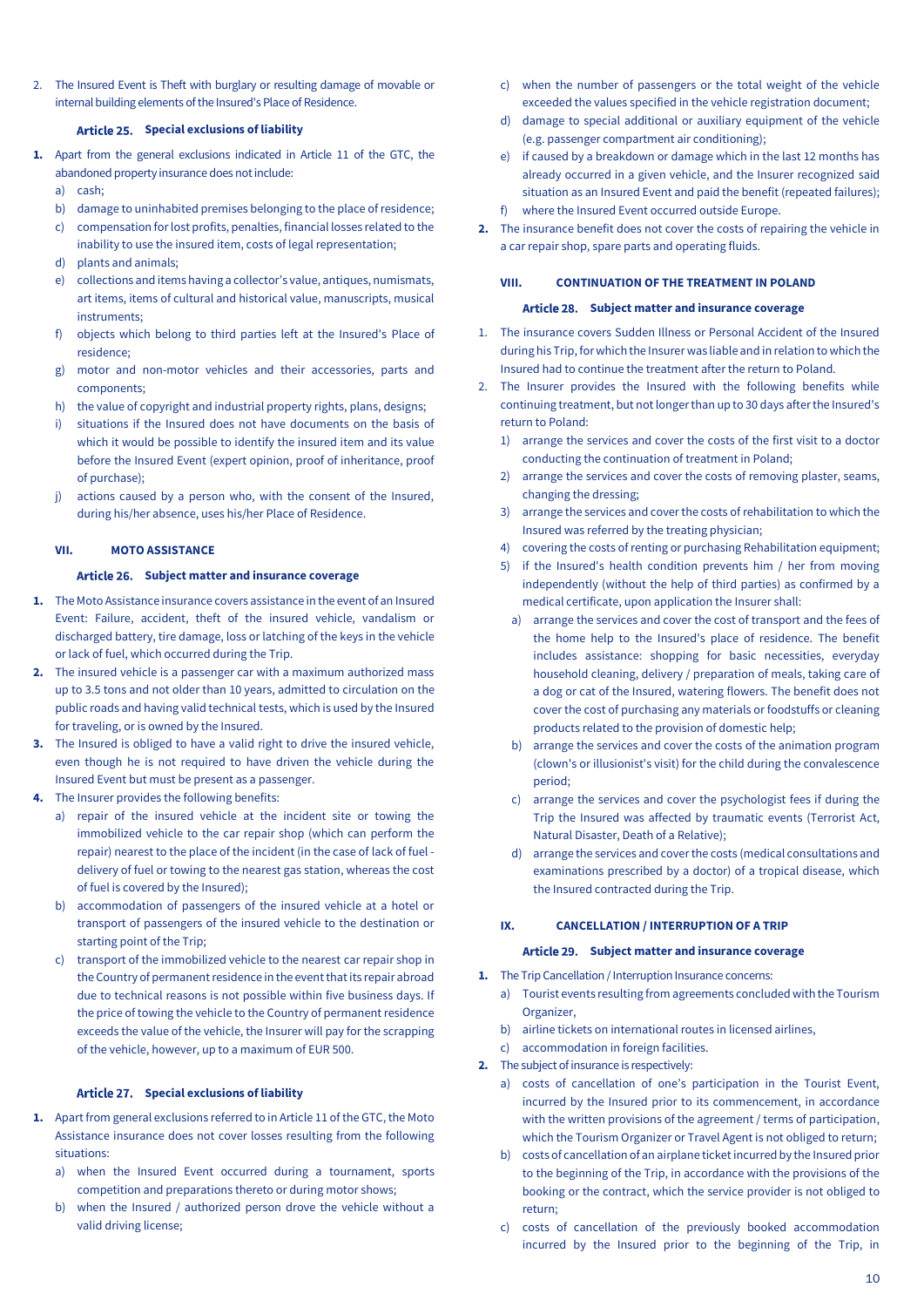accordance with the provisions of the booking or the contract, which the service provider is not obliged to return;

- d) unused travel benefits of the Insured related to the necessity to cancel the Trip and return earlier, which the service provider is not obliged to return;.
- **3.** The Insurer shall reimburse the costs incurred by the Insured in relation to the Trip cancellation / interruption, only if it results from the following reasons arising during the coverage period and preventing the Trip from being completed:
	- a) Sudden illness or COVID-19 illness of the Insured or the Co-insured, provided that, according to the prognosis of the attending physician, it is unlikely that the patient will recover before the beginning of the Trip;
	- b) Personal accident of the Insured or the Co-insured, provided that, according to the prognosis of the attending physician, it is unlikely that the patient will recover before the beginning of the Trip;
	- c) placing the Insured or Co-insured in isolation to prevent the spread of COVID-19 disease in connection with a positive test result for the SARS-CoV-2 virus, on the basis of a named and documented decision of the local administrative authorities;
	- d) Death of the Insured or Co-insured;
	- e) Death of a Relative of the Insured or Co-Insured, if the period from death to the departure is less than 60 days;
	- f) Sudden illness of a Relative of the Insured or Co-insured, in relation to which their presence is necessary in order to take care of that person during the period of their planned Trip. In the above situation, the need to remain with a Relative who has suffered an Sudden illness must be confirmed by a written medical certificate;
	- g) Personal accident of a Relative of the Insured or Co-insured, in relation to which their presence is necessary in order to take care of that person during the planned Trip. In the above situation, the need to remain with a Relative who has suffered an accident must be confirmed by a written medical certificate;
	- h) Material loss (in property) incurred by the Insured or the Co-insured caused by the Natural Disaster, in relation to which the presence of the Insured or Co-insured in the Place of residence is necessary during the planned Trip;
	- i) Complications in the course of the pregnancy of the Insured, the Coinsured or their Relatives, which took place not later than in the  $32<sup>nd</sup>$ week, if said complications did not occur prior to the date of booking / conclusion of the contract;
	- j) Premature delivery of the Insured, Co-insured or a Relative which took place not later than in the 32<sup>nd</sup> week of the pregnancy;
	- k) Reported to the appropriate authorities and documented theft of documents of the Insured or Co-Insured, which are necessary for the Trip, occurring not more than 30 days before the planned Trip;
	- l) Theft with burglary at the Place of residence of the Insured or the Coinsured, occurring not more than 30 days before the planned Trip, in relation to which the presence of the Insured or Co-insured at the Place of residence is necessary to perform legal and administrative acts during the planned Trip;
	- m) Loss of employment by the Insured or the Co-insured, i.e. termination of the employment contract by the employer. The Insurer shall not be liable if the termination of the employment relationship was the fault of the employee within the meaning of the provisions of the labor law;
	- n) Commencing work by the Insured or the Co-insured, appointed by the new employer on the day falling during the Trip, with the proviso that the Insured or Co-Insured was registered as unemployed at the time of conclusion of the insurance contract and did not know the date of commencement of work;
	- o) Citing to a divorce hearing or as a witness of the Insured or Co-Insured, which falls during the Trip;
	- p) Traffic accident involving a vehicle belonging to the Insured or Coinsured, which was planned to be transported as part of the Trip, as a result of which the vehicle is out of order and the repair time is longer than the remaining to the planned Trip.

#### **Special exclusions of liability**

- <span id="page-10-0"></span>**1.** Apart from the general exclusions indicated in Article 11, the Trip Cancellation / Interruption insurance does not cover:
	- a) costs other than those actually incurred by the Insured in order to book a Tourist Event, a ticket or an overnight stay;
	- b) situations when the Insured failed to notify the organizer in writing of the Tourist Event, the service provider / distributor about cancellation of a given Tourist Event, tickets or accommodation including its causes;
	- c) costs that should be refunded by the Tourism Organizer, Tourist Agent or service provider under the provisions of the agreement / terms of participation / booking or legal provision;
	- d) exacerbation or complications of chronic diseases;
	- e) abortion, unless it was performed to save a pregnant woman's life;
	- f) complications resulting from artificial insemination or infertility treatment;
	- g) failure to accept the date of the leave or its cancellation by the employer or a change of the date of the leave by the Insured;
	- h) failure of the travel service provider to comply with contractual obligations (e.g. booking cancellation by a hotel, flight cancellation, strike of the service provider employees);
	- i) Terrorist acts and natural disasters at the Trip destination.

These General Terms and Conditions have been approved by the CEO of Inter Partner Assistance S.A. Branch in Poland pursuant to the Regulation No. 08/2022 of 12.01.2022 and apply to insurance contracts concluded from 01.02.2022.

Jan Čupa

CEO Inter Partner Assistance S.A. Oddział w Polsce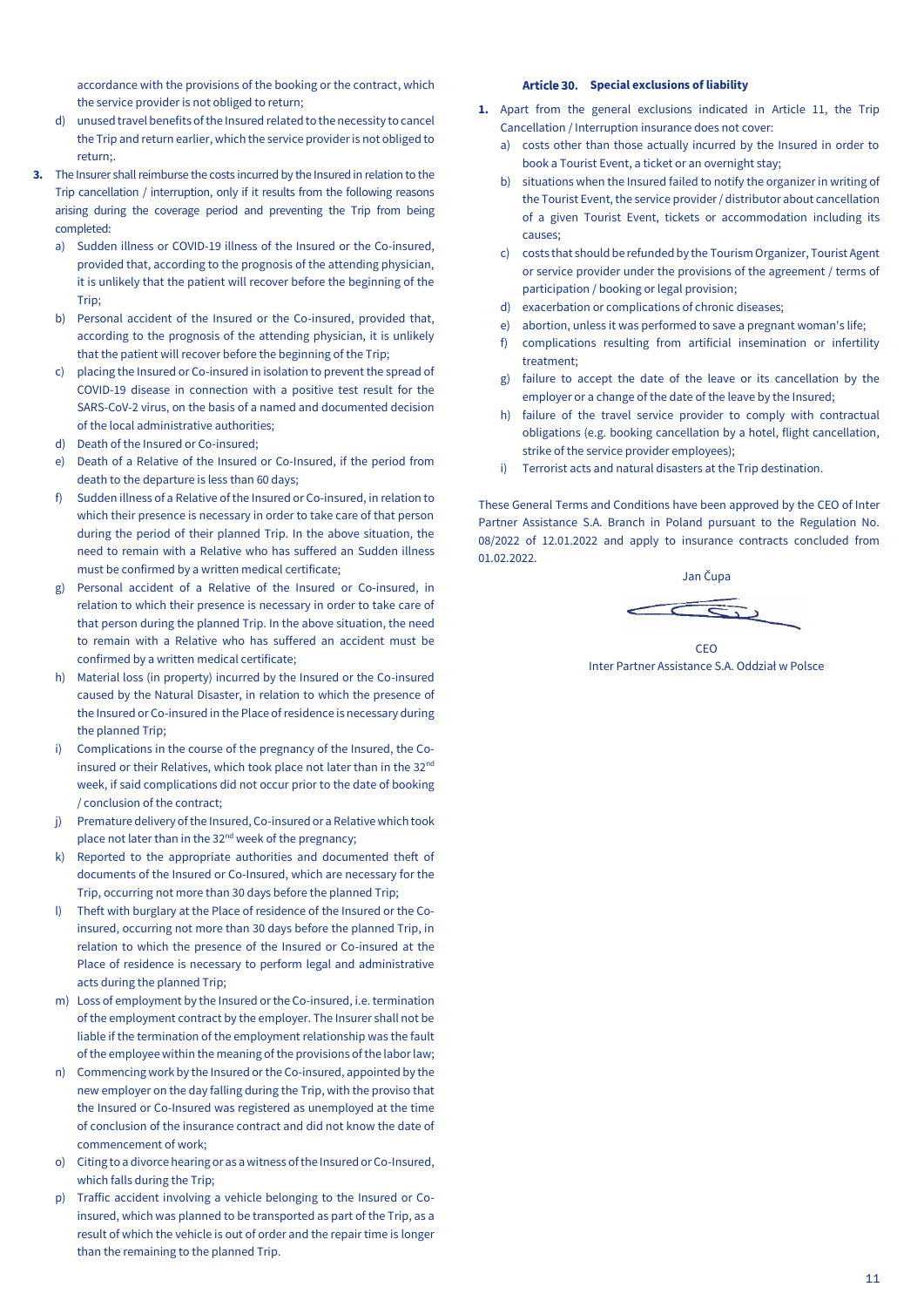# **Appendix No. 1 – Table of benefits and limits;**

<span id="page-11-0"></span>

|                                                                             |                                                      | <b>Urlopowicz Package</b>                                                                                                                          | Podróżnik Package                                                                                 | <b>Zdobywca Package</b>                                                         |  |  |
|-----------------------------------------------------------------------------|------------------------------------------------------|----------------------------------------------------------------------------------------------------------------------------------------------------|---------------------------------------------------------------------------------------------------|---------------------------------------------------------------------------------|--|--|
| including:                                                                  | Costs of medical expenses and assistance,            | <b>PLN 200,000</b>                                                                                                                                 | <b>PLN 600,000</b>                                                                                | PLN 40,000,000                                                                  |  |  |
| <b>Consequences of Chronic disease</b>                                      |                                                      | X                                                                                                                                                  | PLN 200,000                                                                                       | PLN 1,000,000                                                                   |  |  |
| Limit for dental treatment                                                  |                                                      | <b>PLN 900</b><br><b>PLN 1,600</b><br><b>PLN 2,000</b>                                                                                             |                                                                                                   |                                                                                 |  |  |
|                                                                             | Transport to/between/from the medical facility       | to the sum insured                                                                                                                                 |                                                                                                   |                                                                                 |  |  |
| <b>Rescue services</b>                                                      |                                                      | to the sum insured                                                                                                                                 |                                                                                                   |                                                                                 |  |  |
| Transport to the country of permanent<br>residence                          |                                                      |                                                                                                                                                    | to the sum insured                                                                                |                                                                                 |  |  |
| Transport to the place of residence                                         |                                                      | to the sum insured<br>X                                                                                                                            |                                                                                                   |                                                                                 |  |  |
| <b>Extended stay</b>                                                        |                                                      | PLN 200/night                                                                                                                                      | PLN 450/night                                                                                     | PLN 600/night                                                                   |  |  |
|                                                                             | Transport of the body and purchase of the coffin     |                                                                                                                                                    | to the sum insured                                                                                |                                                                                 |  |  |
| Transport and stay of a Relative called in to<br>assist an underage Insured |                                                      | transportation - to the sum<br>insured                                                                                                             | transportation - to the sum<br>insured                                                            | transportation - to the sum<br>insured                                          |  |  |
|                                                                             | Stay of a Relative called in to the Insured          | accommodation - PLN 200/night<br>accommodation - PLN 450/night<br>transportation - to the sum<br>transportation - to the sum<br>insured<br>insured |                                                                                                   | accommodation - PLN 600/night<br>transportation - to the sum<br>insured         |  |  |
|                                                                             |                                                      | accommodation - PLN 200/night                                                                                                                      | accommodation - PLN 450/night                                                                     | accommodation - PLN 600/night                                                   |  |  |
| Assistance Call Center available 24/7;                                      |                                                      |                                                                                                                                                    | <b>YES</b>                                                                                        |                                                                                 |  |  |
| Quarantine/Isolation                                                        |                                                      | $\pmb{\mathsf{X}}$                                                                                                                                 | extended stay: PLN 450<br>PLN/night, max. 14 days<br>transportation - PLN 1,000                   | extended stay: PLN 600 PLN/night,<br>max. 14 days<br>transportation - PLN 2,000 |  |  |
|                                                                             |                                                      |                                                                                                                                                    |                                                                                                   |                                                                                 |  |  |
| <b>Baggage Delay</b><br>Flight delay or cancellation                        |                                                      | <b>PLN 200</b><br><b>PLN 200</b>                                                                                                                   | <b>PLN 350</b><br><b>PLN 350</b>                                                                  | <b>PLN 500</b><br><b>PLN 500</b>                                                |  |  |
| <b>Hotline</b>                                                              |                                                      |                                                                                                                                                    | <b>YES</b>                                                                                        |                                                                                 |  |  |
| Translation by telephone                                                    |                                                      |                                                                                                                                                    | <b>YES</b>                                                                                        |                                                                                 |  |  |
| Legal assistance                                                            |                                                      | X                                                                                                                                                  | <b>PLN 3,000</b>                                                                                  | PLN 15,000                                                                      |  |  |
| Lifestyle assistance                                                        |                                                      | $\pmb{\mathsf{x}}$                                                                                                                                 | X                                                                                                 | <b>YES</b>                                                                      |  |  |
| Assistance to animals                                                       |                                                      | <b>PLN 500</b>                                                                                                                                     | <b>PLN 1,000</b>                                                                                  | <b>PLN 3,000</b>                                                                |  |  |
| <b>Personal Accident</b>                                                    |                                                      | PLN 20,000                                                                                                                                         | PLN 50,000                                                                                        | PLN 150,000                                                                     |  |  |
|                                                                             |                                                      |                                                                                                                                                    |                                                                                                   |                                                                                 |  |  |
| Permanent health impairment                                                 |                                                      | PLN 20,000<br><b>PLN 50,000</b>                                                                                                                    |                                                                                                   | PLN 150,000                                                                     |  |  |
| <b>Death</b>                                                                |                                                      | PLN 10,000<br>PLN 25,000                                                                                                                           |                                                                                                   | PLN 75,000                                                                      |  |  |
| <b>Baggage</b>                                                              |                                                      | <b>PLN 3,000</b><br>$\mathbf x$<br><b>PLN 1,500</b>                                                                                                |                                                                                                   | <b>PLN 6,000</b><br><b>PLN 3,000</b>                                            |  |  |
| Electronic devices, Sports equipment<br><b>Business equipment</b>           |                                                      | X<br>X<br>X                                                                                                                                        |                                                                                                   | <b>PLN 6,000</b>                                                                |  |  |
| <b>Third-party liability (TPL)</b>                                          |                                                      | <b>PLN 250,000</b><br>$\mathsf X$                                                                                                                  |                                                                                                   | PLN 1,500,000.00                                                                |  |  |
| Personal injuries                                                           |                                                      | X                                                                                                                                                  | PLN 250,000                                                                                       | PLN 1,500,000.00                                                                |  |  |
| <b>Material losses</b>                                                      |                                                      | $\pmb{\mathsf{X}}$                                                                                                                                 | PLN 125,000                                                                                       | PLN 750,000                                                                     |  |  |
| Excess in case of losses under PLN 750                                      |                                                      | X                                                                                                                                                  | 100%                                                                                              |                                                                                 |  |  |
| <b>Abandoned property</b>                                                   |                                                      | $\mathsf X$                                                                                                                                        | $\mathsf X$                                                                                       | <b>PLN 25,000</b>                                                               |  |  |
| <b>Electronic devices</b>                                                   |                                                      | $\pmb{\mathsf{x}}$                                                                                                                                 | $\pmb{\mathsf{x}}$                                                                                | <b>PLN 5,000</b>                                                                |  |  |
| <b>Coverage extensions:</b>                                                 |                                                      |                                                                                                                                                    |                                                                                                   |                                                                                 |  |  |
| <b>High Risk Sports</b>                                                     |                                                      | To the sum insured of Medical<br><b>Expenses and Personal Accident</b><br>Insurance                                                                | To the sum insured of Medical Expenses, Personal Accident and Third-<br>Party Liability Insurance |                                                                                 |  |  |
| <b>Manual labor</b>                                                         |                                                      |                                                                                                                                                    | To the sum insured of Medical Expenses and Personal Accident Insurance                            |                                                                                 |  |  |
| <b>Alcohol clause</b>                                                       |                                                      |                                                                                                                                                    | To the sum insured of Medical Expenses and Personal Accident insurance                            |                                                                                 |  |  |
| <b>Cancellation / Interruption of a Trip</b>                                |                                                      |                                                                                                                                                    | Total PLN 45,000 for all Insureds                                                                 |                                                                                 |  |  |
|                                                                             | On-site repair or towing                             |                                                                                                                                                    | <b>PLN 750</b>                                                                                    |                                                                                 |  |  |
|                                                                             | Taxi taken from the event<br>location                |                                                                                                                                                    | <b>PLN 350</b>                                                                                    |                                                                                 |  |  |
| <b>Moto assistance</b>                                                      | <b>Accommodation during</b><br>the repair            | PLN 300/night, max. 3 nights                                                                                                                       |                                                                                                   |                                                                                 |  |  |
|                                                                             | Repatriation of the<br>unrepaired vehicle            | PLN 4,000 (if the repair is not possible within 5 days)                                                                                            |                                                                                                   |                                                                                 |  |  |
|                                                                             | First visit to the doctor                            |                                                                                                                                                    | <b>PLN 500</b>                                                                                    |                                                                                 |  |  |
|                                                                             | Removal of plaster,<br>seams, change of<br>dressing; | <b>PLN 200</b>                                                                                                                                     |                                                                                                   |                                                                                 |  |  |
| <b>Continuation of</b>                                                      | Rehabilitation                                       | <b>PLN 1,000</b>                                                                                                                                   |                                                                                                   |                                                                                 |  |  |
| the treatment in                                                            | Rehabilitation equipment                             |                                                                                                                                                    | <b>PLN 400</b>                                                                                    |                                                                                 |  |  |
| <b>PL</b>                                                                   | Home help                                            |                                                                                                                                                    | <b>PLN 500</b>                                                                                    |                                                                                 |  |  |
|                                                                             | Animation program                                    |                                                                                                                                                    | <b>PLN 300</b>                                                                                    |                                                                                 |  |  |
|                                                                             |                                                      |                                                                                                                                                    |                                                                                                   |                                                                                 |  |  |
|                                                                             | Psychologist<br><b>Treatment of tropical</b>         | <b>PLN 500</b><br><b>PLN 500</b>                                                                                                                   |                                                                                                   |                                                                                 |  |  |
|                                                                             | disease                                              |                                                                                                                                                    |                                                                                                   |                                                                                 |  |  |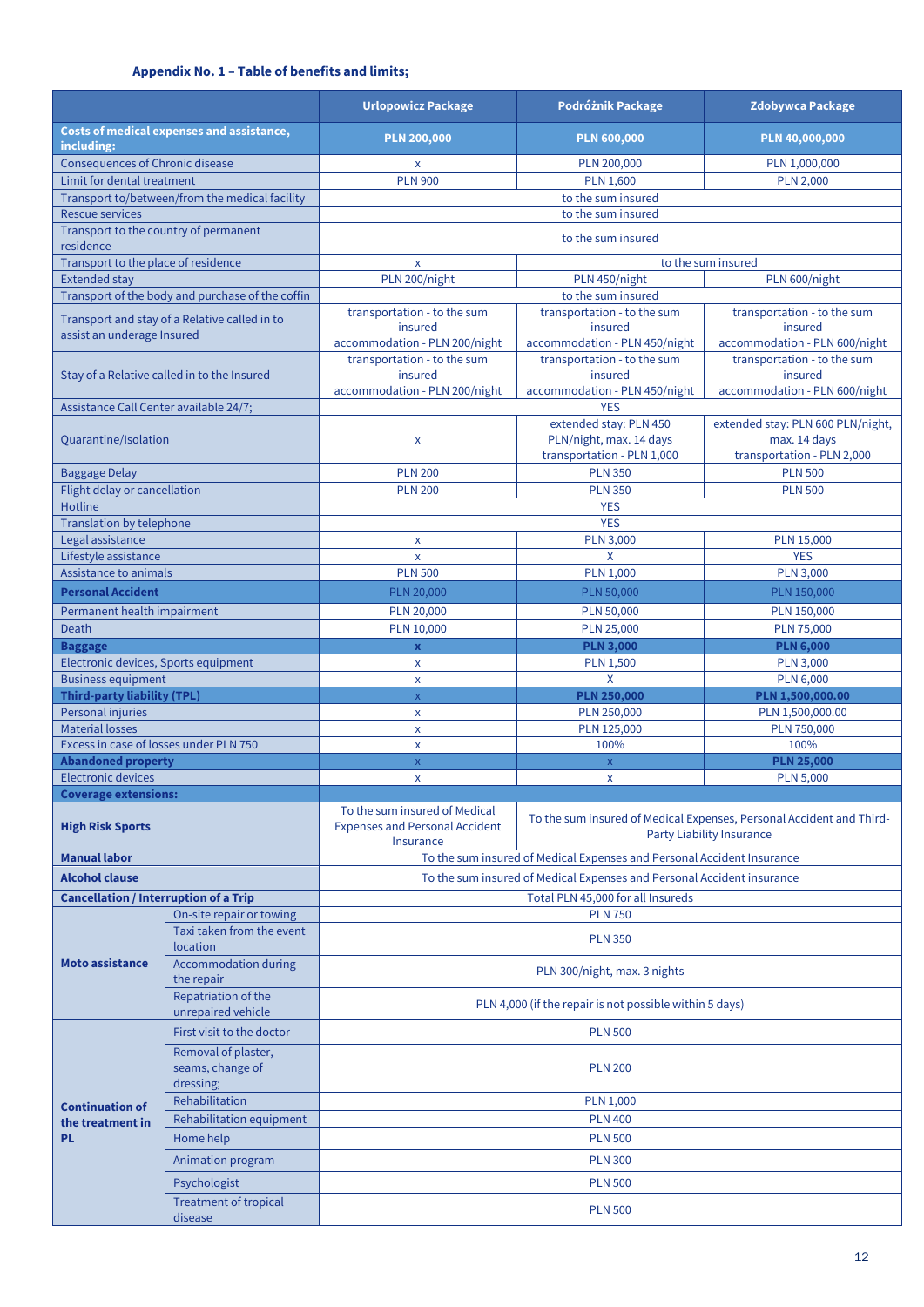# **Appendix No. 2 – Table of impairments.**

<span id="page-12-0"></span>

|            | <b>HEAD AND SENSE ORGAN INJURY</b>                                                                                                                                                                                                |                        |
|------------|-----------------------------------------------------------------------------------------------------------------------------------------------------------------------------------------------------------------------------------|------------------------|
| 1.         | Losses in cranial vault bones up to 2 cm2                                                                                                                                                                                         | 5%                     |
| 2.         | Losses in cranial vault bones between 2 and 10 cm2                                                                                                                                                                                | 15%                    |
| 3.         | Losses in cranial vault bones exceeding 10 cm2<br>Serious neurological and psychical disorders following a severe head injury                                                                                                     | 25%                    |
| 4.         | depending on the degree of the damage                                                                                                                                                                                             | up to 80%              |
| 5.         | Traumatic facial nerve injury                                                                                                                                                                                                     | up to 10%              |
| 6.<br>7.   | Facial injury with light functional disorders<br>Facial injury with moderate functional disorders                                                                                                                                 | up to 10%<br>up to 20% |
| 8.         | Facial injury with severe functional disorders                                                                                                                                                                                    | up to 35%              |
| 9.         | Loss of the whole nose                                                                                                                                                                                                            | 20%                    |
| 10.        | Complete loss of smell (partial loss is excluded from liability)                                                                                                                                                                  | 10%                    |
| 11.<br>12. | Complete loss of taste (partial loss is excluded from liability)<br>Complete loss of sight in one eye                                                                                                                             | 5%<br>25%              |
|            | Complete loss of sight in the second eye (In case of complete loss of sight the<br>evaluation concerning the complete damage to health for one eye cannot                                                                         |                        |
| 13.        | exceed 25%, and for the other eye it cannot exceed 75%, and 100% for both<br>eyes. The only exception is a permanent impairment, of which mention has<br>been made in points 15, 21, 22, which are also evaluated over the limit) | 75%                    |
| 14.        | Decreased acuity of vision according to the auxiliary table                                                                                                                                                                       |                        |
| 15.        | In case of anatomic loss or eye atrophy, a permanent vision disorder shall be<br>added to the estimated value                                                                                                                     | 5%                     |
| 16.        | Concentric and nonconcentric loss of peripheral vision                                                                                                                                                                            | up to 20%              |
| 17.        | Loss of a lens in one eye, including accommodation disorders with contact lens<br>tolerance at least 4 hours a day                                                                                                                | 15%                    |
| 18.        | Loss of a lens in one eye, including accommodation disorders with contact lens<br>tolerance not exceeding 4 hours a day                                                                                                           | 18%                    |
| 19.        | Loss of a lens in one eye, including accommodation with a complete contact<br>lens intolerance                                                                                                                                    | 25%                    |
| 20.        | Traumatic injury of the oculomotor nerve or impaired balance of extraocular<br>muscles                                                                                                                                            | up to 25%              |
| 21.<br>22. | Impaired patency of tear ducts in one eye<br>Impaired patency of tear ducts in both eyes                                                                                                                                          | 5%<br>10%              |
| 23.        | Loss of one auricle                                                                                                                                                                                                               | 10%                    |
| 24.        | Loss of both auricles                                                                                                                                                                                                             | 15%                    |
| 25.        | Light unilateral impairment of hearing acuity                                                                                                                                                                                     | 0%                     |
| 26.        | Moderate unilateral impairment of hearing acuity                                                                                                                                                                                  | up to 5%               |
| 27.<br>28. | Severe unilateral impairment of hearing acuity<br>Light bilateral impairment of hearing acuity                                                                                                                                    | up to 12%<br>up to 10% |
| 29.        | Moderate bilateral impairment of hearing acuity                                                                                                                                                                                   | up to 20%              |
| 30.        | Severe bilateral impairment of hearing acuity                                                                                                                                                                                     | up to 35%              |
| 31.        | Loss of hearing in one ear                                                                                                                                                                                                        | 15%                    |
| 32.        | Loss of hearing in both ears                                                                                                                                                                                                      | 45%                    |
| 33.<br>34. | Unilateral labyrinth disorders depending on the degree of injury<br>Bilateral labyrinth disorders depending on the degree of injury                                                                                               | 10-20%<br>30-50%       |
|            | Condition after tongue injury with tissue loss or cicatrical deformations (only                                                                                                                                                   |                        |
| 35.        | when the voice loss according to point 42 is not being evaluated anymore)                                                                                                                                                         | 15%                    |
| 36.        | Disfiguring scars within the facial part of the head                                                                                                                                                                              | up to 5%               |
| 37.        | <b>DENTAL DAMAGES (CAUSED BY AN INJURY)</b><br>Loss of one tooth (the liability covers only a tooth loss exceeding 50%)                                                                                                           | 1%                     |
| 38.        | Loss of any subsequent tooth                                                                                                                                                                                                      | 1%                     |
| 39.        | For loss, fracture or damage of deciduous or artificial teeth                                                                                                                                                                     | 0%                     |
| 40.        | For the loss of tooth vitality                                                                                                                                                                                                    | 0%                     |
|            | <b>NECK INJURIES</b>                                                                                                                                                                                                              |                        |
| 41.        | Laryngeal and tracheal stenosis of light degree<br>Laryngeal and tracheal stenosis of moderate and sever degree with partial loss                                                                                                 | up to 15%              |
| 42.        | of voice (Next to point 42 it is impossible to simultaneously perform the<br>evaluation according to points 43-45)                                                                                                                | up to 60%              |
| 43.        | Loss of voice (aphonia)                                                                                                                                                                                                           | 25%                    |
| 44.        | Loss of speech resulting from speech organ injury                                                                                                                                                                                 | 30%                    |
| 45.        | Condition after tracheotomy with the necessity to wear a tracheal tube (it is<br>impossible to simultaneously perform the evaluation according to points 42-44)                                                                   | 50%                    |
|            | CHEST, LUNG, HEART OR ESOPHAGUS INJURIES                                                                                                                                                                                          |                        |
| 46.        | Limited mobility of the chest and parenchymal scarring confirmed clinically<br>(spirometry) of light degree                                                                                                                       | up to 10%              |
| 47.        | Limited mobility of the chest and parenchymal scarring confirmed clinically<br>(spirometry) of moderate and severe degree                                                                                                         | up to 30%              |
| 48.        | Other consequences of lung injury depending on the degree and scope,<br>unilateral<br>Other consequences of lung injury depending on the degree and scope, bilateral                                                              | 15-40%                 |
| 49.        | (spirometry)<br>Injury of heart and vessels (only after direct damage, confirmed clinically,                                                                                                                                      | 25-100%                |
| 50.<br>51. | depending on the degree of damage, confirmed with the help of ECG)<br>Posttraumatic narrowing of the oesophagus of a light degree                                                                                                 | 10-100%<br>up to 10%   |
| 52.        | Posttraumatic narrowing of the oesophagus of a moderate and sever degree                                                                                                                                                          | 11-50%                 |
|            | <b>ABDOMEN AND DIGESTIVE ORGAN INJURIES</b>                                                                                                                                                                                       |                        |
| 53.        | Injury of abdominal integuments with injury of the abdominal prelum                                                                                                                                                               | up to 25%              |
| 54.<br>55. | Impaired functions of digestive organs depending on the degree of digestion<br>disorders<br>Loss of spleen                                                                                                                        | up to 80%              |
|            | Injury of the anal sphincter, causing faecal and gas incontinence depending on                                                                                                                                                    | 15%                    |
| 56.        | the scope                                                                                                                                                                                                                         | up to 60%              |
| 57.        | Anal stenosis depending on the scope                                                                                                                                                                                              | up to 40%              |
|            | <b>UROGENITAL ORGAN INJURIES</b>                                                                                                                                                                                                  |                        |
| 58.<br>59. | Loss of one kidney<br>Posttraumatic consequences of renal damage and damage of the urinary tract<br>(along with secondary infection, depending on the degree of the damage)                                                       | 20%<br>up to 50%       |
| 60.        | Loss of one testicle                                                                                                                                                                                                              | 10%                    |
| 61.        | Loss of both testicles                                                                                                                                                                                                            | 20%                    |
| 62.        | Loss of penis or severe deformation of penis in people aged 45 and younger                                                                                                                                                        | 40%                    |
| 63.        | Loss of penis or severe deformation of penis in people between 46 and 60 years<br>of life                                                                                                                                         | 20%                    |

| 65.          | Loss of penis or severe deformation of penis in people aged 60 and more                                                                                   | 10%                    |
|--------------|-----------------------------------------------------------------------------------------------------------------------------------------------------------|------------------------|
|              | Posttraumatic deformation of female reproductive organs                                                                                                   | 10-50%                 |
|              | SPINAL COLUMN AND SPINAL CORD INJURIES                                                                                                                    |                        |
| 66.<br>67.   | Limited mobility of the spine of a light degree<br>Limited mobility of the spine of a moderate degree                                                     | up to 10%<br>up to 25% |
| 68.          | Limited mobility of the spine of a severe degree                                                                                                          | up to 55%              |
| 69.          | Posttraumatic damage of the spine and spinal column of a light degree                                                                                     | 10-25%                 |
| 70.          | Posttraumatic damage of the spine and spinal column of a moderate degree                                                                                  | 26-40%                 |
| 71.          | Posttraumatic damage of the spine and spinal column of a severe degree                                                                                    | 41-100%                |
|              | <b>PELVIC INJURIES</b>                                                                                                                                    |                        |
| 72.          | Severe pelvic injury with static disorder of the spine and lower extremity                                                                                | 30-65%                 |
|              | functions in females aged 45 and younger                                                                                                                  |                        |
| 73.          | Severe pelvic injury with static disorder of the spine and lower extremity<br>functions in females aged 45 and more                                       | 15-50%                 |
|              | Severe pelvic injury with static disorder of the spine and lower extremity                                                                                |                        |
| 74.          | functions in males                                                                                                                                        | 15-50%                 |
|              | <b>UPPER EXTREMITY INJURIES</b>                                                                                                                           |                        |
|              | The assessment presented below relates to right-handed people, in case of left-handed people, the                                                         |                        |
|              | evaluation concerns the opposite upper extremity.                                                                                                         |                        |
|              | Injuries of the arm and shoulder areas                                                                                                                    |                        |
| 75.          | Loss of the upper extremity in the shoulder joint or between the shoulder joint<br>and the elbow joint on the right                                       | 70%                    |
|              | Loss of the upper extremity in the shoulder joint or between the shoulder joint                                                                           |                        |
| 76.          | and the elbow joint on the left                                                                                                                           | 60%                    |
| 77.          | Complete ankylosis of shoulder joint in a functionally adverse position                                                                                   | 35%                    |
|              | (complete abduction, adduction or other similar position) on the right                                                                                    |                        |
| 78.          | Complete ankylosis of shoulder joint in a functionally adverse position                                                                                   | 30%                    |
|              | (complete abduction, adduction or other similar position) on the left                                                                                     |                        |
| 79.          | Complete ankylosis of shoulder joint in a functionally adverse position<br>(abduction 50 degrees. flexion 40-45 degrees, internal rotation 20 degrees) on | 30%                    |
|              | the right                                                                                                                                                 |                        |
|              | Complete ankylosis of shoulder joint in a functionally adverse position                                                                                   |                        |
| 80.          | (abduction 50 degrees. flexion 40-45 degrees, internal rotation 20 degrees) on                                                                            | 25%                    |
|              | the left                                                                                                                                                  |                        |
| 81.          | Limited mobility of the shoulder joint of a light degree (external rotation,                                                                              | 5%                     |
|              | incomplete flexion more than 135 degrees) on the right                                                                                                    |                        |
| 82.          | Limited mobility of the shoulder joint of a light degree (external rotation,<br>incomplete flexion more than 135 degrees) on the left                     | 4%                     |
|              | Limited mobility of the shoulder joint of a moderate degree (external rotation                                                                            |                        |
| 83.          | up to 135 degrees) on the right                                                                                                                           | 10%                    |
| 84.          | Limited mobility of the shoulder joint of a moderate degree (external rotation                                                                            | 8%                     |
|              | up to 135 degrees) on the left                                                                                                                            |                        |
| 85.          | Limited mobility of the shoulder joint of a severe degree (external rotation up to                                                                        | 18%                    |
|              | 90 degrees) on the right                                                                                                                                  |                        |
| 86.          | Limited mobility of the shoulder joint of a severe degree (external rotation up to<br>90 degrees) on the left                                             | 15%                    |
|              | Habitual posttraumatic dislocation of the shoulder joint on the right (three                                                                              |                        |
| 87.          | reductions performed by a physician, dislocation confirmed by x-ray)                                                                                      | 20%                    |
| 88.          | Habitual posttraumatic dislocation of the shoulder joint on the left (three                                                                               | 16.50%                 |
|              | reductions performed by a physician, dislocation confirmed by x-ray)                                                                                      |                        |
| 89.          | Inveterate dislocation of sternoclavicular joint on the right                                                                                             | 3%                     |
| 90.<br>91.   | Inveterate dislocation of sternoclavicular joint on the left<br>Inveterate dislocation of sternoclavicular joint on the right (Tossy II and III)          | 2.50%<br>6%            |
| 92.          | Inveterate dislocation of sternoclavicular joint on the left (Tossy II and III)                                                                           | 5%                     |
| 93.          | Pseudoarthrosis of the humerus on the right                                                                                                               |                        |
|              |                                                                                                                                                           | 35%                    |
| 94.          | Pseudoarthrosis of the humerus on the left                                                                                                                | 30%                    |
|              | Chronic osteomyelitis of the forearm only after open wounds or surgical                                                                                   |                        |
| 95.          | procedures, essential to treat consequences of the trauma on the right                                                                                    | 30%                    |
|              | Chronic osteomyelitis of the forearm only after open wounds or surgical                                                                                   |                        |
| 96.          | procedures, essential to treat consequences of the trauma on the left                                                                                     | 25%                    |
| 97.          | Permanent consequences following the tear of the long head of the biceps                                                                                  | 3%                     |
|              | tendon on the right                                                                                                                                       |                        |
| 98.          | Permanent consequences following the tear of the long head of the biceps                                                                                  | 2%                     |
|              | tendon on the left<br>Injuries of the elbow joint and of the forearm                                                                                      |                        |
|              | Complete ankylosis of elbow joint in a functionally adverse position (complete                                                                            |                        |
| 99.          | extension or complete flexion and position close to the above) on the right                                                                               | 30%                    |
| 100.         | Complete ankylosis of elbow joint in a functionally adverse position (complete                                                                            | 25%                    |
|              | extension or complete flexion and position close to the above) on the left                                                                                |                        |
| 101.         | Complete ankylosis of elbow joint in a functionally beneficial position (flexion<br>angle 90-95 degrees) on the right                                     | 20%                    |
|              | Complete ankylosis of elbow joint in a functionally beneficial position (flexion                                                                          |                        |
| 102.         | angle 90-95 degrees) on the right                                                                                                                         | 16%                    |
| 103.         | Limited mobility of the elbow joint on the right                                                                                                          | up to 18%              |
| 104.         | Limited mobility of the elbow joint on the left                                                                                                           | up to 15%              |
|              | Complete ankylosis of the radioulnar joints with the inability related with                                                                               |                        |
| 105.         | pronation and supination of the forearm in a functionally adverse position (with                                                                          | 20%                    |
|              | maximal pronation or supination) on the right<br>Complete ankylosis of the radioulnar joints with the inability related with                              |                        |
| 106.         | pronation and supination of the forearm in a functionally adverse position (with                                                                          | 16%                    |
|              | maximal pronation or supination) on the left                                                                                                              |                        |
| 107.         | Complete ankylosis of the radioulnar joints in functionally beneficial position                                                                           | up to 20%              |
|              | (intermediate position or slight pronation) on the right                                                                                                  |                        |
| 108.         | Complete ankylosis of the radioulnar joints in functionally beneficial position                                                                           | up to 16%              |
|              | (intermediate position or slight pronation) on the left                                                                                                   |                        |
| 109.<br>110. | Limited pronation or supination of the forearm on the right<br>Limited pronation or supination of the forearm on the left                                 | up to 20%<br>up to 16% |
| 111.         | Pseudoarthrosis of both forearm bones on the right                                                                                                        | 40%                    |
| 112.         | Pseudoarthrosis of both forearm bones on the left                                                                                                         | 35%                    |
| 113.         | Pseudoarthrosis of the radial bone on the right                                                                                                           | 30%                    |
| 114.         | Pseudoarthrosis of the radial bone on the left                                                                                                            | 25%                    |
| 115.         | Pseudoarthrosis of ulna on the right                                                                                                                      | 20%                    |
| 116.         | Pseudoarthrosis of ulna on the left                                                                                                                       | 15%                    |
| 117.<br>118. | Instability of the elbow joint on the right<br>Instability of the elbow joint on the left                                                                 | up to 20%<br>up to 15% |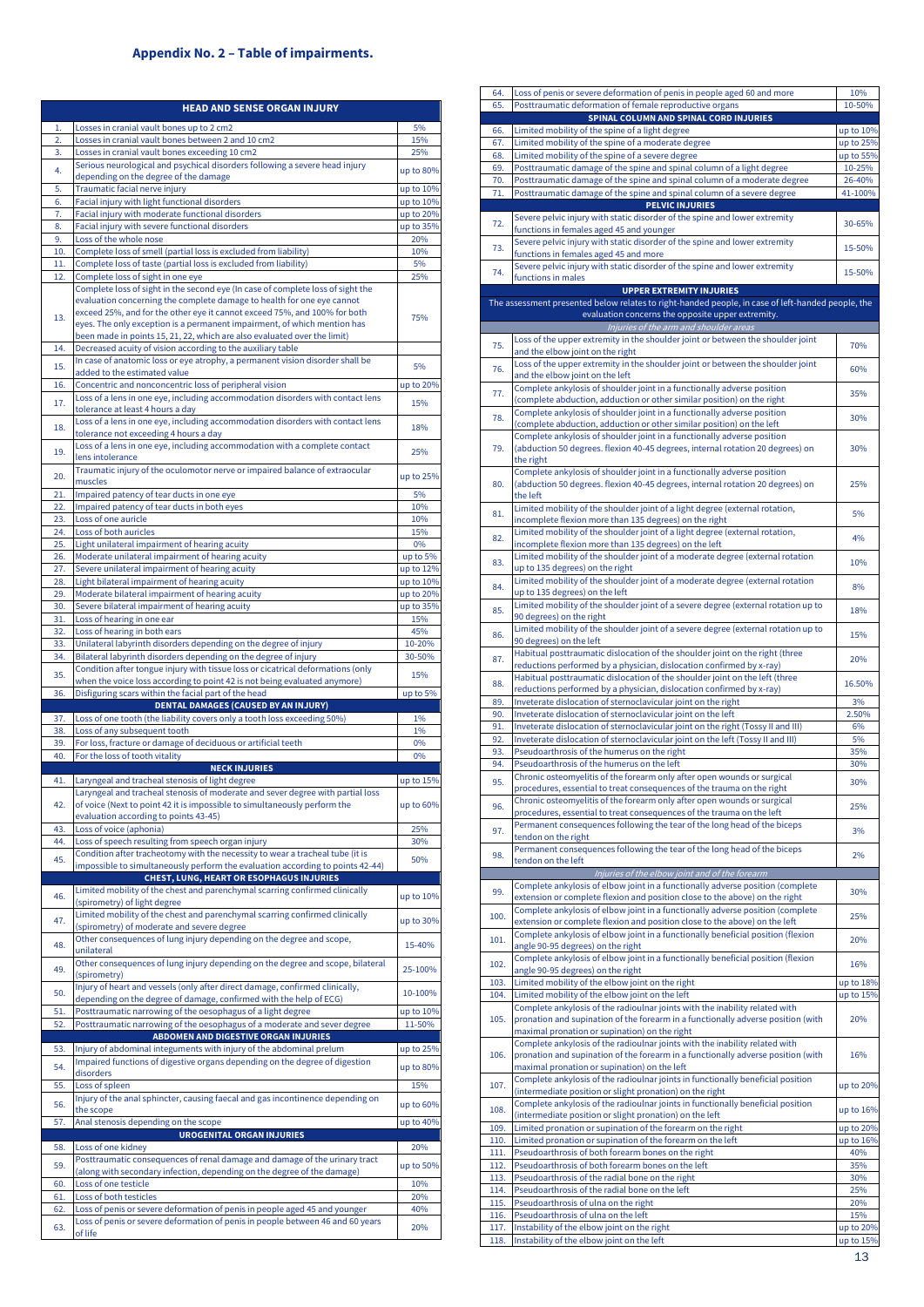| 119. |                                                                                                                                   |           |
|------|-----------------------------------------------------------------------------------------------------------------------------------|-----------|
|      | Loss of the forearm with maintained elbow joint on the right                                                                      | 55%       |
| 120. | Loss of the forearm with maintained elbow joint on the left                                                                       | 45%       |
|      | Chronic osteomyelitis of the forearm on the right (only after open wounds or                                                      |           |
| 121. | surgical procedures, essential to treat consequences of the trauma)                                                               | 27%       |
|      | Chronic osteomyelitis of the forearm on the left (only after open wounds or                                                       |           |
| 122. | surgical procedures, essential to treat consequences of the trauma)                                                               | 22%       |
|      |                                                                                                                                   |           |
|      | Hand loss or injury                                                                                                               |           |
| 123. | Loss of the hand on the level of the wrist on the right                                                                           | 50%       |
| 124. | Loss of the hand on the level of the wrist on the left                                                                            | 42%       |
| 125. | Loss of all fingers, possibly including the carpal bone on the right                                                              | 50%       |
| 126. | Loss of all fingers, possibly including the carpal bone on the left                                                               | 42%       |
|      | Loss of fingers of the hand except for the thumb, including the carpal bone on                                                    |           |
| 127. | the right                                                                                                                         | 45%       |
|      |                                                                                                                                   |           |
| 128. | Loss of fingers of the hand except for the thumb, including the carpal bone on                                                    | 40%       |
|      | the left                                                                                                                          |           |
| 129. | Complete ankylosis of the wrist in a functionally adverse position (position in an                                                | 30%       |
|      | extreme palmar flexion) on the right                                                                                              |           |
| 130. | Complete ankylosis of the wrist in a functionally adverse position (position in an                                                | 25%       |
|      | extreme palmar flexion) on the left                                                                                               |           |
|      | Complete ankylosis of the wrist in a functionally adverse position (position in an                                                |           |
| 131. | extreme palmar flexion) on the right                                                                                              | 15%       |
|      | Complete ankylosis of the wrist in a functionally adverse position (position in an                                                |           |
| 132. | extreme palmar flexion) on the left                                                                                               | 12.50%    |
|      | Complete ankylosis of the wrist in a functionally beneficial position (dorsal                                                     |           |
| 133. |                                                                                                                                   | 20%       |
|      | flexion 20-40 degrees) on the right                                                                                               |           |
| 134. | Complete ankylosis of the wrist in a functionally beneficial position (dorsal                                                     | 17%       |
|      | flexion 20-40 degrees) on the left                                                                                                |           |
| 135. | Pseudoarthrosis of the scaphoid bone on the right                                                                                 | 15%       |
| 136. | Pseudoarthrosis of the scaphoid bone on the left                                                                                  | 12%       |
| 137. | Limited mobility of the wrist on the right                                                                                        | up to 20% |
| 138. | Limited mobility of the wrist on the left                                                                                         | up to 17% |
|      |                                                                                                                                   |           |
| 139. | Instability of the wrist on the right (confirmed with an X-ray or an ultrasound)                                                  | up to 12% |
| 140. | Instability of the wrist on the left (confirmed with an X-ray or an ultrasound)                                                   | up to 10% |
|      | Thumb injuries                                                                                                                    |           |
| 141. | Loss of the distal phalanx of the thumb on the right                                                                              | 9%        |
| 142. | Loss of the distal phalanx of the thumb on the left                                                                               | 7%        |
| 143. | Loss of the thumb with metacarpal bone on the right                                                                               | 25%       |
|      |                                                                                                                                   |           |
| 144. | Loss of the thumb with metacarpal bone on the left                                                                                | 21%       |
| 145. | Loss of both phalanxes of the thumb on the right                                                                                  | 18%       |
| 146. | Loss of both phalanxes of the thumb on the left                                                                                   | 15%       |
|      | Complete ankylosis of interphalangeal joint of the thumb in a functionally                                                        |           |
| 147. | adverse position (extreme flexion) on the right                                                                                   | 8%        |
|      | Complete ankylosis of interphalangeal joint of the thumb in a functionally                                                        |           |
| 148. | adverse position (extreme flexion) on the left                                                                                    | 7%        |
|      |                                                                                                                                   |           |
| 149. | Complete ankylosis of interphalangeal joint of the thumb in a functionally                                                        | 7%        |
|      | adverse position (extreme flexion) on the right                                                                                   |           |
| 150. | Complete ankylosis of interphalangeal joint of the thumb in a functionally                                                        | 6%        |
|      | adverse position (extreme flexion) on the left                                                                                    |           |
|      | Complete ankylosis of interphalangeal joint of the thumb in a functionally                                                        | 6%        |
| 151. | beneficial position (slight flexion) on the right                                                                                 |           |
|      | Complete ankylosis of interphalangeal joint of the thumb in a functionally                                                        |           |
| 152. | beneficial position (slight flexion) on the left                                                                                  | 5%        |
|      | Complete ankylosis of metacarpophalangeal joint of the thumb on the right                                                         | 6%        |
| 153. |                                                                                                                                   |           |
| 154. | Complete ankylosis of metacarpophalangeal joint of the thumb on the left                                                          | 5%        |
| 155. | Complete ankylosis of carpometacarpal joint of the thumb in functionally                                                          | 9%        |
|      | adverse position (complete abduction or adduction) on the right                                                                   |           |
|      | Complete ankylosis of carpometacarpal joint of the thumb in functionally                                                          | 7.50%     |
| 156. | adverse position (complete abduction or adduction) on the left                                                                    |           |
|      | Complete ankylosis of carpometacarpal joint of the thumb in functionally                                                          |           |
| 157. | beneficial position (slight opposition) on the right                                                                              | 6%        |
|      | Complete ankylosis of carpometacarpal joint of the thumb in functionally                                                          |           |
| 158. |                                                                                                                                   |           |
|      | beneficial position (slight opposition) on the left                                                                               | 5%        |
|      |                                                                                                                                   |           |
|      | Complete ankylosis of all joints of the thumb in functionally adverse position on                                                 |           |
| 159. | the right                                                                                                                         | up to 25% |
|      | Complete ankylosis of all joints of the thumb in functionally adverse position on                                                 |           |
| 160. | the left                                                                                                                          | up to 21% |
|      | Impaired function of thumb catching with limited mobility of the                                                                  |           |
| 161. | metacarpophalangeal joint and interphalangeal joint on the right                                                                  | up to 6%  |
|      |                                                                                                                                   |           |
| 162. | Impaired function of thumb catching with limited mobility of the                                                                  | up to 5%  |
|      | metacarpophalangeal joint and interphalangeal joint on the left                                                                   |           |
| 163. | Impaired function of thumb catching with limited mobility of the                                                                  | up to 9%  |
|      | carpometacarpal joint on the right                                                                                                |           |
| 164. | Impaired function of thumb catching with limited mobility of the                                                                  | up to     |
|      | carpometacarpal joint on the left                                                                                                 | 7.5%      |
|      | Index finger injury                                                                                                               |           |
| 165. | Loss of the phalanx of the index finger on the right                                                                              | 5%        |
| 166. | Loss of the phalanx of the index finger on the left                                                                               | 4%        |
|      |                                                                                                                                   |           |
| 167. | Loss of two phalanxes of the index finger on the right                                                                            | 8%        |
| 168. | Loss of two phalanxes of the index finger on the left                                                                             | 6%        |
| 169. | Loss of all three phalanxes of the index finger on the right                                                                      | 12%       |
| 170. | Loss of all three phalanxes of the index finger on the left                                                                       | 10%       |
| 171. | Loss of the index finger with metacarpal bone on the right                                                                        | 15%       |
| 172. | Loss of the index finger with metacarpal bone on the left                                                                         | 12%       |
|      | Complete ankylosis of all three joints of the index finger in extreme extension or                                                |           |
| 173. |                                                                                                                                   | 15%       |
|      | in extreme flexion on the right                                                                                                   |           |
| 174. | Complete ankylosis of all three joints of the index finger in extreme extension or                                                | 12%       |
|      | in extreme flexion on the left                                                                                                    |           |
| 175. | Impaired function of catching with index finger on the right                                                                      | up to 10% |
| 176. | Impaired function of catching with index finger on the left                                                                       | up to 8%  |
|      | Inability to perform full extension of one of the interphalangeal joints of the                                                   |           |
| 177. | index finger on the right, with lack of impairment concerning the catching                                                        | 1.50%     |
|      | function                                                                                                                          |           |
|      |                                                                                                                                   |           |
|      | Inability to perform full extension of one of the interphalangeal joints of the                                                   |           |
| 178. | index finger on the left, with lack of impairment concerning the catching                                                         | 1%        |
|      | function                                                                                                                          |           |
| 179. | Incapacity to perform full extension of the metacarpophalangeal joint of the<br>index finger with impaired abduction on the right | 2.50%     |

| 180.         | Incapacity to perform full extension of the metacarpophalangeal joint of the<br>index finger with impaired abduction on the left                                                 |                        |  |  |  |
|--------------|----------------------------------------------------------------------------------------------------------------------------------------------------------------------------------|------------------------|--|--|--|
| 181.         | Injury of the middle, cordial and small fingers<br>Loss of the whole finger with relevant metacarpal bone on the right                                                           | 9%                     |  |  |  |
| 182.         | Loss of the whole finger with relevant metacarpal bone on the left                                                                                                               | 7%                     |  |  |  |
| 183.         | Loss of all three or two phalanxes with ankylosis of the metacarpophalangeal                                                                                                     | 8%                     |  |  |  |
| 184.         | joint on the right<br>Loss of all three or two phalanxes with ankylosis of the metacarpophalangeal                                                                               | 6%                     |  |  |  |
|              | joint on the left<br>Loss of two phalanxes of a finger with maintained function of the                                                                                           |                        |  |  |  |
| 185.         | metacarpophalangeal joint on the right                                                                                                                                           | 5%                     |  |  |  |
| 186.         | Loss of two phalanxes of a finger with maintained function of the<br>metacarpophalangeal joint on the left                                                                       | 4%                     |  |  |  |
| 187.         | Loss of the distal phalanx of one of the fingers on the right                                                                                                                    | 3%                     |  |  |  |
| 188.         | Loss of the distal phalanx of one of the fingers on the left<br>Complete ankylosis of all three joints of one of fingers in extreme extension or                                 | 2%                     |  |  |  |
| 189.         | extreme flexion (in a position preventing function of neighboring fingers) on the<br>right                                                                                       | 9%                     |  |  |  |
| 190.         | Complete ankylosis of all three joints of one of fingers in extreme extension or<br>extreme flexion (in a position preventing function of neighboring fingers) on the<br>left    | 7%                     |  |  |  |
| 191.         | Impaired catching function of the thumb (limited flexion towards the hand) on<br>the right                                                                                       | up to 8%               |  |  |  |
| 192.         | Impaired catching function of the thumb (limited flexion towards the hand) on<br>the left                                                                                        | up to 6%               |  |  |  |
| 193.         | Incapacity to execute full extension of one of the interphalangeal joints with<br>unimpaired catching function of the thumb, on the left, on the right                           | 1%                     |  |  |  |
| 194.         | Incapacity to perform full extension of the metacarpophalangeal joint of the<br>index finger with impaired abduction on the right                                                | 1.50%                  |  |  |  |
| 195.         | Incapacity to perform full extension of the metacarpophalangeal joint of the<br>index finger with impaired abduction on the left                                                 | 1%                     |  |  |  |
|              | Traumatic lesions in the upper extremity nerves                                                                                                                                  |                        |  |  |  |
| 196.         | The evaluation already includes any vasomotor and trophic disorders<br>Traumatic injury of the axillary nerve on the right                                                       | up to 30%              |  |  |  |
| 197.         | Traumatic injury of the axillary nerve on the left                                                                                                                               | up to 25%              |  |  |  |
| 198.         | Traumatic injury of the radial nerve trunk with injury of all innervated muscles                                                                                                 | up to 45%              |  |  |  |
| 199.         | on the right<br>Traumatic injury of the radial nerve trunk with injury of all innervated muscles<br>on the left                                                                  | up to 37%              |  |  |  |
| 200.         | Traumatic injury of the radial nerve with maintained function of the triceps<br>muscle on the right                                                                              | up to 35%              |  |  |  |
| 201.         | Traumatic injury of the radial nerve with maintained function of the triceps<br>muscle on the left                                                                               | up to 27%              |  |  |  |
| 202.         | Traumatic injury of the musculocutaneous nerve on the right                                                                                                                      | up to 30%              |  |  |  |
| 203.         | Traumatic injury of the musculocutaneous nerve on the left                                                                                                                       | up to 20%              |  |  |  |
| 204.         | Traumatic injury of the radial nerve trunk with injury of all innervated muscles<br>on the right                                                                                 | up to 40%              |  |  |  |
| 205.         | Traumatic injury of the radial nerve trunk with injury of all innervated muscles<br>on the left                                                                                  | up to 33%              |  |  |  |
| 206.         | Traumatic injury of the distal part of the ulnar nerve with maintained function<br>of the flexor carpi ulnarus muscle and part of the flexor digitorum profundus on<br>the right | up to 30%              |  |  |  |
| 207.         | Traumatic injury of the distal part of the ulnar nerve with maintained function<br>of the flexor carpi ulnarus muscle and part of the flexor digitorum profundus on<br>the left  | up to 25%              |  |  |  |
| 208.         | Traumatic injury of the trunk of the median nerve with injury of all innervated<br>muscles on the right                                                                          | up to 30%              |  |  |  |
| 209.         | Traumatic injury of the trunk of the median nerve with injury of all innervated<br>muscles on the left                                                                           | up to 25%              |  |  |  |
| 210.         | Traumatic injury of the distal part of the median nerve with injury of the<br>muscles in the ball of the thumb on the right                                                      | up to 15%              |  |  |  |
| 211.         | Traumatic injury of the distal part of the median nerve with injury of the<br>muscles in the ball of the thumb on the left                                                       | 12%                    |  |  |  |
| 212.         | Traumatic injury of all three nerves, possibly also the whole brachial plexus on<br>the right                                                                                    | up to 60%              |  |  |  |
| 213.         | Traumatic injury of all three nerves, possibly also the whole brachial plexus on<br>the left                                                                                     | up to 50%              |  |  |  |
|              | <b>LOWER EXTREMITY INJURIES</b>                                                                                                                                                  |                        |  |  |  |
|              | Injuries of the hip, thigh and knee                                                                                                                                              |                        |  |  |  |
| 214.<br>215. | Loss of one extremity in the hip joint or between the hip joint and the knee joint<br>Pseudoarthrosis of the femur or necrosis of the head of the femur                          | 50%<br>40%             |  |  |  |
| 216.         | Hip endoprosthesis (apart from the evaluation of the limitation concerning the<br>mobility of the joint)                                                                         | 15%                    |  |  |  |
| 217.         | Chronic osteomyelitis of the femur (only after open fractures or surgical<br>procedures, essential to treat consequences of the trauma)                                          | 25%                    |  |  |  |
| 218.         | Shortening one lower extremity up to 1 cm                                                                                                                                        | 0%                     |  |  |  |
| 219.<br>220. | Shortening one lower extremity up to 4 cm<br>Shortening one lower extremity up to 6 cm                                                                                           | up to 5%<br>up to 15%  |  |  |  |
| 221.         | Shortening one lower extremity by more than 6 cm                                                                                                                                 | up to 25%              |  |  |  |
| 222.         | Posttraumatic deformation of the femur (healed fractures) with axial or<br>rotational deflection, for each whole 5° of the deflection (confirmed by an x-ray)                    | 5%                     |  |  |  |
|              | Deflections exceeding 45° shall be evaluated as a loss of the extremity<br>Complete ankylosis of the hip joint in a functionally adverse position (complete                      |                        |  |  |  |
| 223.         | abduction or complete adduction, complete extension or complete flexion and<br>a similar position)                                                                               | 40%                    |  |  |  |
| 224.         | Complete ankylosis of the hip joint in a functionally beneficial position (light<br>adduction or slight flexion)                                                                 | 30%                    |  |  |  |
| 225.<br>226. |                                                                                                                                                                                  |                        |  |  |  |
|              | Limited mobility of the hip joint of a light degree                                                                                                                              | up to 10%              |  |  |  |
| 227.         | Limited mobility of the hip joint of a moderate degree<br>Limited mobility of the hip joint of a severe degree                                                                   | up to 20%<br>up to 30% |  |  |  |
|              | Knee injuries                                                                                                                                                                    |                        |  |  |  |
| 228.         | Complete ankylosis of the knee in a functionally adverse position (complete                                                                                                      | 30%                    |  |  |  |
| 229.         | abduction or flexion at an angle of 20° and more)<br>Complete ankylosis of the knee in a functionally adverse position (flexion at an                                            | 45%                    |  |  |  |
| 230.         | angle of 30° and more)<br>Complete ankylosis of the knee in a functionally beneficial position (angle of<br>flexion up to 20°)                                                   | up to 30%              |  |  |  |